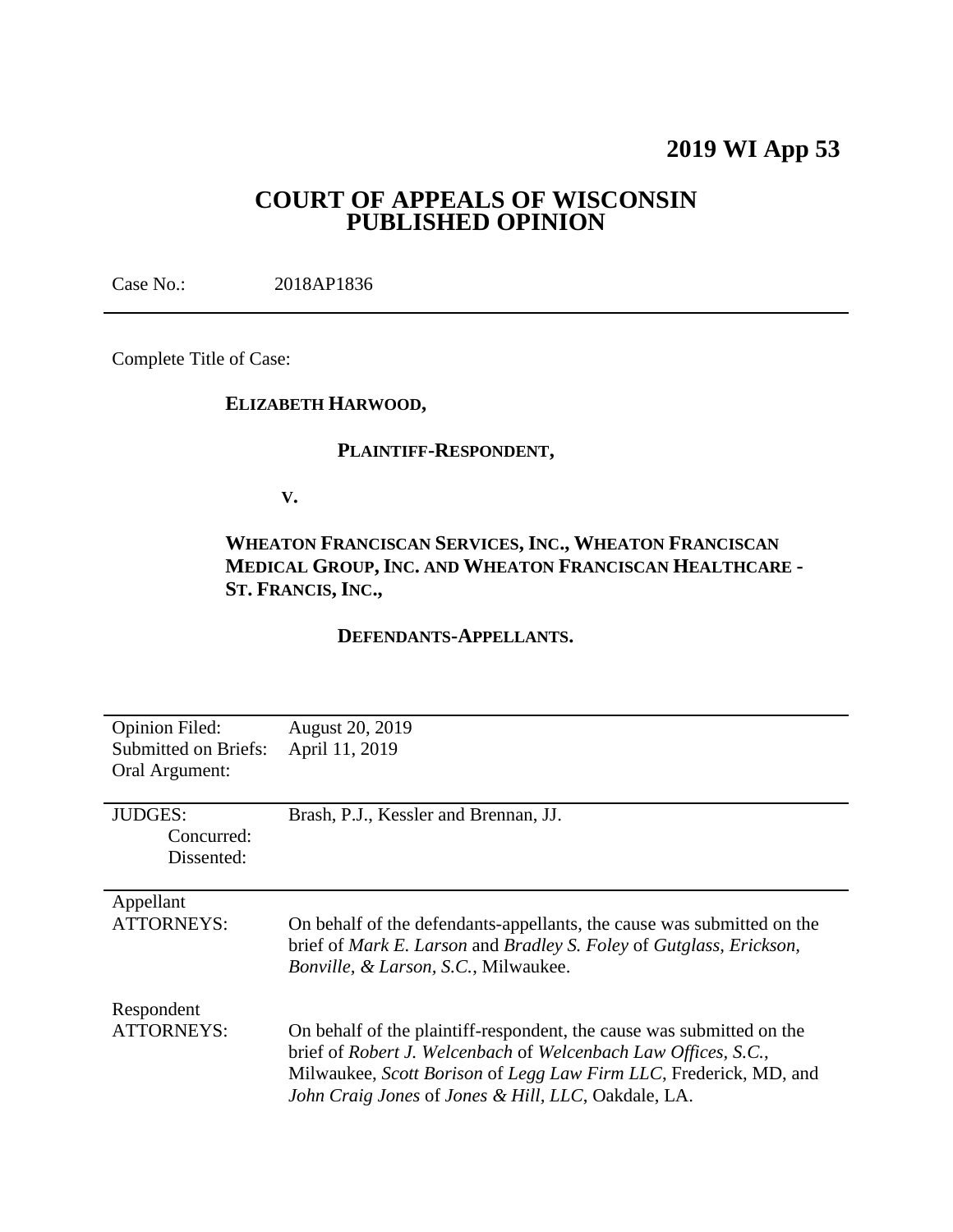## **2019 WI App 53**

## **COURT OF APPEALS DECISION DATED AND FILED**

## **August 20, 2019**

**Sheila T. Reiff Clerk of Court of Appeals**

#### **NOTICE**

**This opinion is subject to further editing. If published, the official version will appear in the bound volume of the Official Reports.** 

**A party may file with the Supreme Court a petition to review an adverse decision by the Court of Appeals.** *See* **WIS. STAT. § 808.10 and RULE 809.62.** 

## **Appeal No. 2018AP1836 Cir. Ct. No. 2017CV12998**

#### **STATE OF WISCONSIN IN COURT OF APPEALS**

#### **ELIZABETH HARWOOD,**

#### **PLAINTIFF-RESPONDENT,**

**V.**

**WHEATON FRANCISCAN SERVICES, INC., WHEATON FRANCISCAN MEDICAL GROUP, INC. AND WHEATON FRANCISCAN HEALTHCARE - ST. FRANCIS, INC.,**

**DEFENDANTS-APPELLANTS.**

APPEAL from an order of the circuit court for Milwaukee County: ELLEN R. BROSTROM, Judge. *Affirmed*.

Before Brash, P.J., Kessler and Brennan, JJ.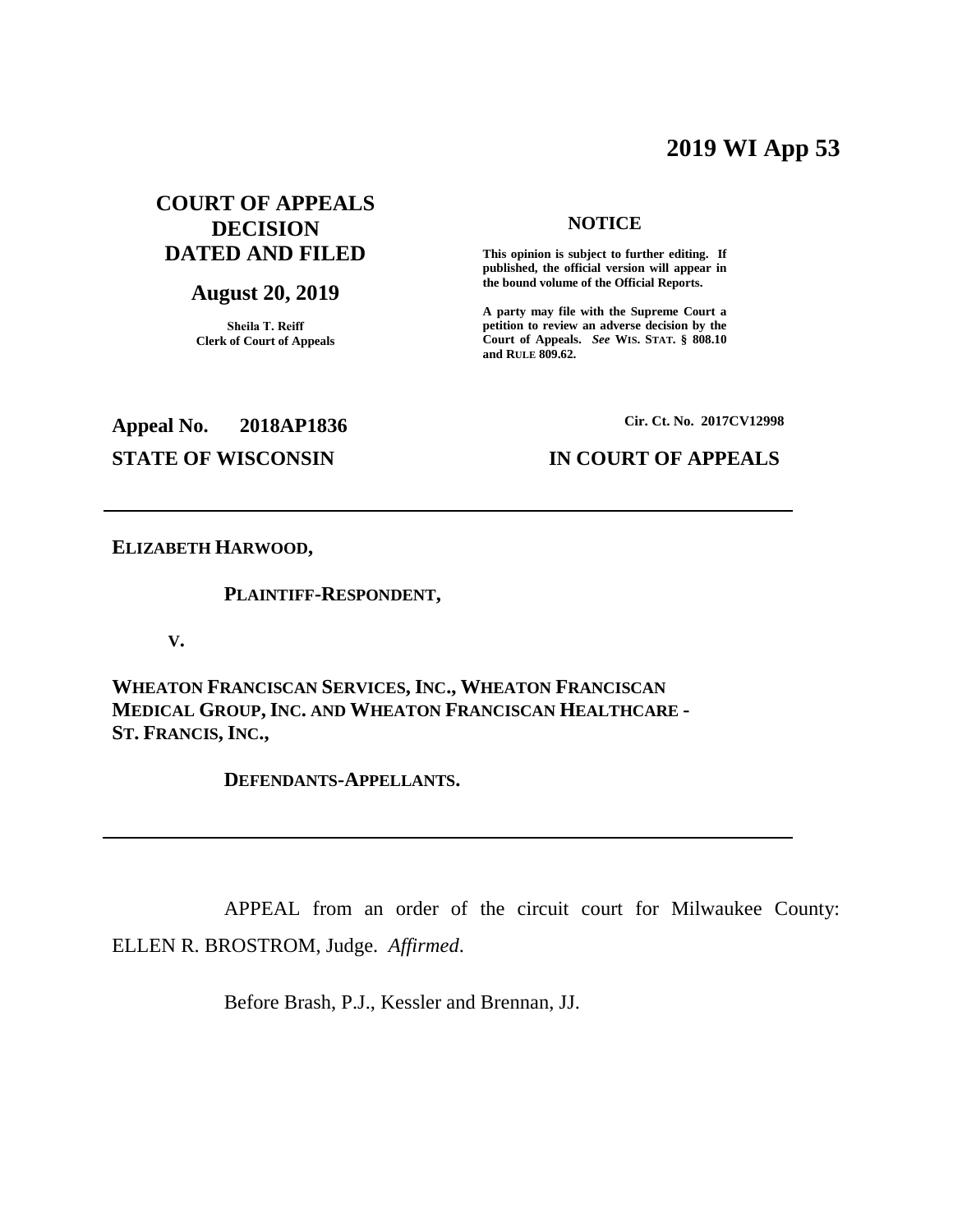¶1 BRENNAN, J. Wheaton Franciscan Services, Inc., (Wheaton Franciscan)<sup>1</sup> and two other defendants appeal an order certifying a class and appointing plaintiff Elizabeth Harwood as class representative. Harwood alleged that Wheaton Franciscan violated WIS. STAT. § 146.83(3f)(b)4.-5.  $(2017-18)^2$  by charging Harwood and others at least \$28 each in illegal added fees for copies of their health records.<sup>3</sup> Harwood moved to certify a class that included all persons in Wisconsin who were Wheaton Franciscan patients (or persons they authorized in writing to obtain their medical records) who were charged retrieval fees or certification fees for the six years preceding the filing of the complaint. The proposed class excluded certain persons and entities, including any persons who did not pay the fees.

¶2 The trial court decided the motion, applying the newly revised version of the class certification rule, WIS. STAT. § 803.08, which went into effect after this action was filed. The parties do not dispute the application of the current statute and they do not dispute that it was adopted with the express purpose of harmonizing Wisconsin's class action statute with the federal class action statute and federal case law. They dispute only

<sup>&</sup>lt;sup>1</sup> Three entities are named as defendants: Wheaton Franciscan Services, Inc.; Wheaton Franciscan Medical Group, Inc.; and Wheaton Franciscan Healthcare–St. Francis, Inc. We refer to an individual defendant by name only where necessary to describe its particular actions. Otherwise, we refer to defendants collectively as "Wheaton Franciscan."

 $2$  All references to the Wisconsin Statutes are to the 2017-18 version unless otherwise noted.

<sup>&</sup>lt;sup>3</sup> WISCONSIN STAT. § 146.83 states that, with an exception that is not relevant here, "a health care provider may charge no more than" the amounts specified in the statute for paper copies, microfiche or microfilm, X-ray prints, and applicable shipping costs and applicable taxes. *See* § 146.83(3f)(b)1.-3., 6. Only if the requester is someone *other than* "the patient or a person authorized by the patient" may health care providers also charge retrieval and certification fees—"a single \$8 charge" for certification and "a single retrieval fee of \$20[.]" Sec. 146.83(3f)(b)4.-5. The complaint alleges that in providing requested copies of health records, the defendants had "routinely charg[ed] *patients or persons authorized by the patient*, an \$8.00 certification fee, a \$20.00 retrieval fee, processing, basic or other fees not authorized by the statute" (emphasis added).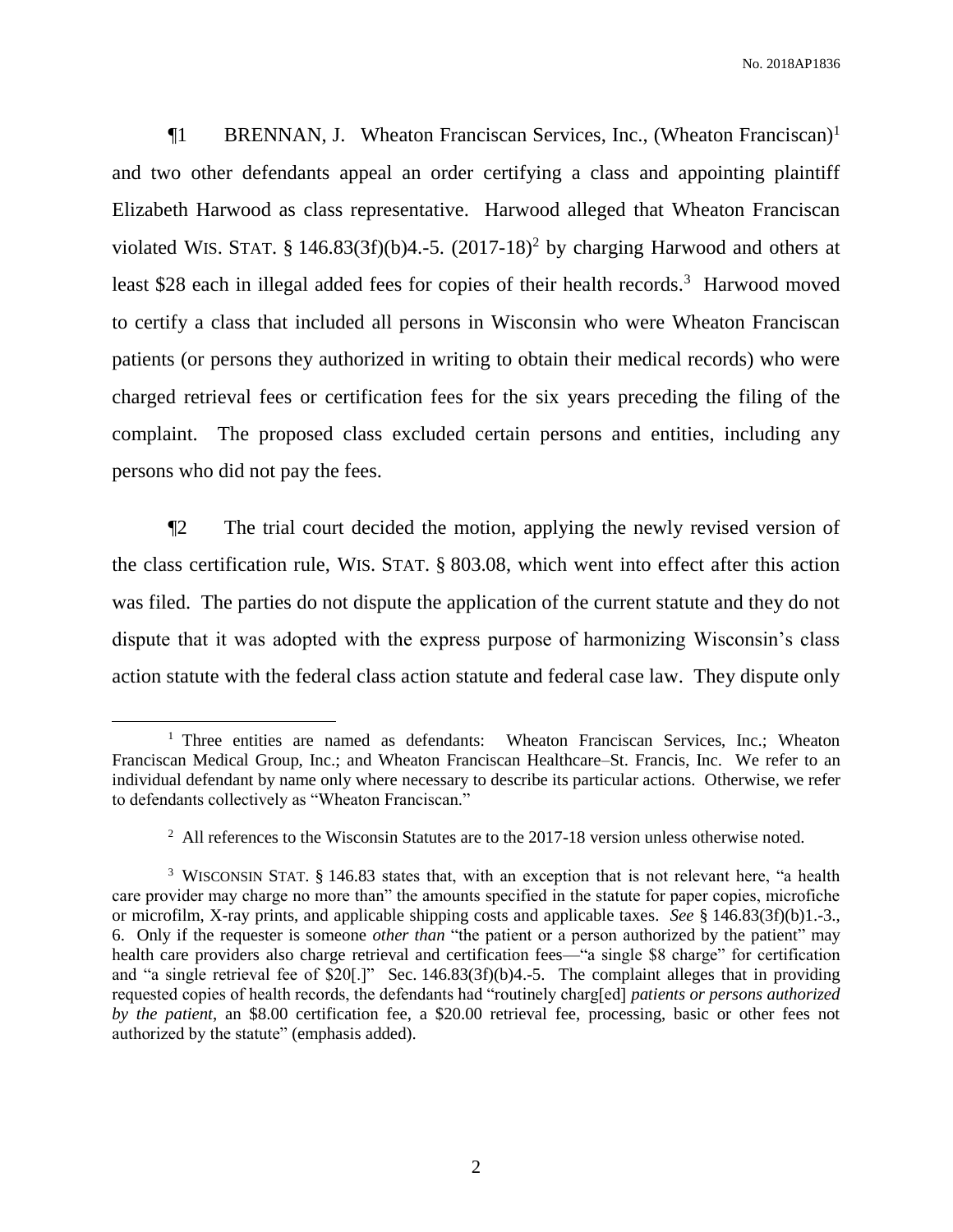whether the trial court erroneously exercised its discretion when it ruled that Harwood had satisfied the requirements for the class to be certified under the current version.

¶3 The trial court rejected Wheaton Franciscan's arguments as "represent[ing] defenses to the merits of the Plaintiff's case [that] do not preclude certifying the class," and quoted *Messner v. Northshore University HealthSystem*, 669 F.3d 802, 811 (7th Cir. 2012), which stated that "[a] court should not turn the class certification proceedings into a dress rehearsal for the trial on the merits." Its decision focused on the fact that Harwood had "provided a list of forty-four invoices, as well as the invoices themselves with the patient names redacted, representing separate clients ... that have been allegedly charged improper fees for certified medical records in violation of WIS. STAT. § 146.83."

 $\P$ 4 Noting that the revised class action statute that took effect July 1, 2018,<sup>4</sup> "imposes more stringent requirements than the prior version of WIS. STAT. § 803.08 and applicable case law," the trial court concluded that Harwood had satisfied the requirements—that the proposed class is large enough to make it impractical to proceed without a class action, that the members of the proposed class share a common interest, that Harwood's claim is typical of the claims of the class, and that Harwood, the named party, will provide adequate representation to the proposed class. The trial court further concluded that "questions of law and fact predominate over any questions affecting only individual members, and that a class action is superior to individual actions for fairly and efficiently adjudicating the controversy." It therefore certified the class.

<sup>4</sup> On December 21, 2017, WIS. STAT. § 803.08 was repealed and recreated by Supreme Court Order with the stated purpose of aligning the statute with the federal class action Federal Rules of Civil Procedure Rule 23. The revisions took effect on July 1, 2018, and our supreme court left to the discretion of the circuit courts whether application of the reformed statute "would not be feasible or would work injustice" to any pending proceeding within the court. The statute was then further revised by the legislature (2017 Wis. Act 235), but that revision has no bearing on this case.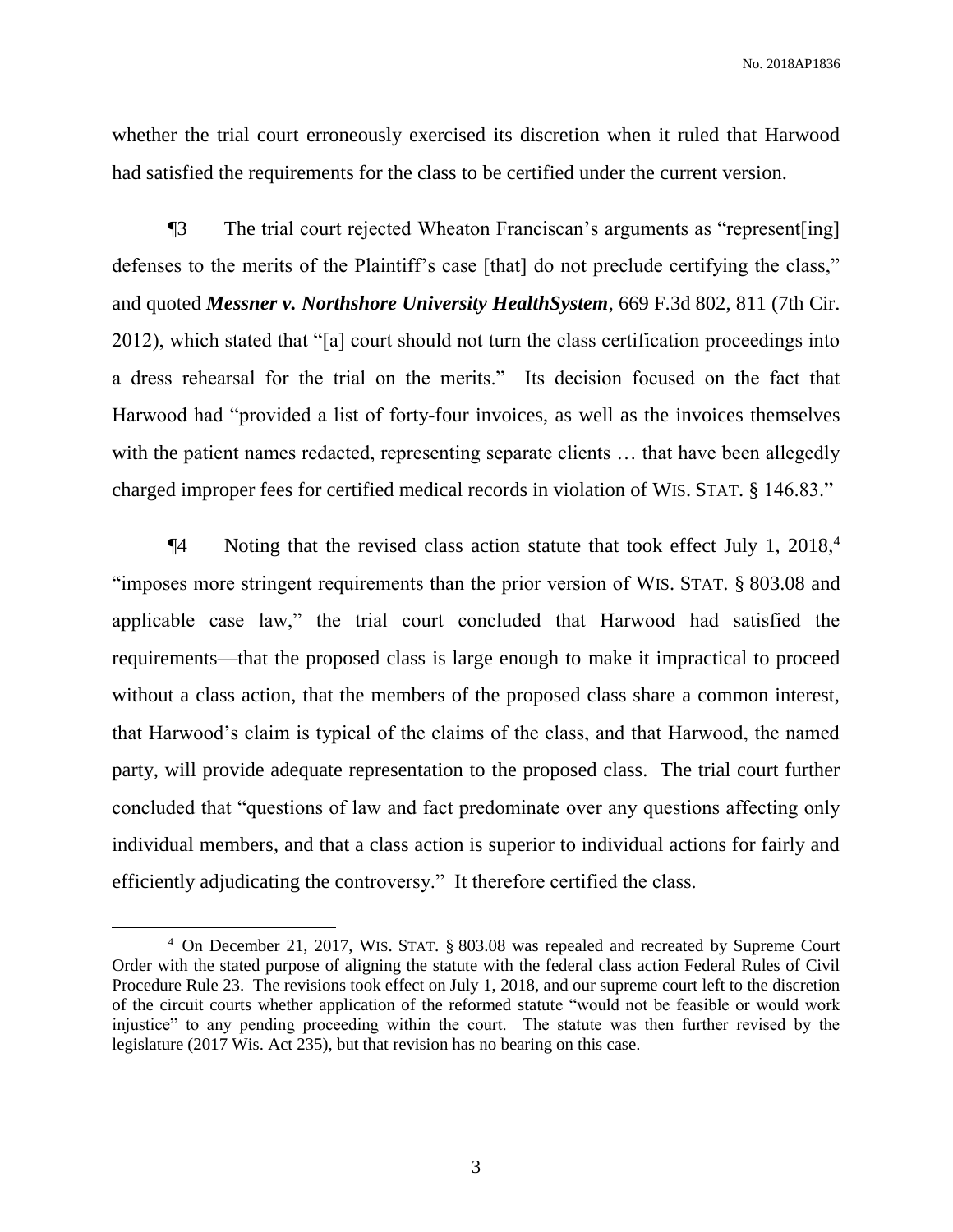¶5 The revised class certification rule directed Wisconsin courts to look to federal case law for guidance. Just like Wisconsin law, federal appellate courts "review class-certification decisions deferentially, in recognition of the fact that [Federal Rule of Civil Procedure] 23 gives the district courts broad discretion to determine whether certification of a class-action lawsuit is appropriate." *Ervin v. OS Rest. Servs., Inc.*, 632 F.3d 971, 976 (7th Cir. 2011) (citation omitted). Federal appellate courts will "reverse the class-certification decision only when [they] find an abuse of discretion." *Id.* For the reasons set forth, we conclude that the trial court correctly considered the relevant facts, applied the legal standard set forth in the newly revised WIS. STAT. § 803.08 consistent with federal law on class certification, kept its analysis focused on the class certification question, and reached a reasonable decision. We affirm.

#### **BACKGROUND**

¶6 Because Wheaton Franciscan challenges the trial court's ruling as an erroneous exercise of discretion, we include a detailed background section to make clear what evidence and arguments the parties presented to the trial court prior to its decision to certify the class.

¶7 Harwood was injured in a car accident in August 2015 and filed a personal injury claim. She signed HIPAA releases<sup>5</sup> authorizing the release of medical information to her attorneys. Harwood's attorneys requested certified medical bills from Wheaton Franciscan - St. Francis and provided the HIPAA release signed by Harwood to evidence her written consent. Wheaton Franciscan Services responded to the request and charged

<sup>&</sup>lt;sup>5</sup> "HIPAA" stands for Health Insurance Portability and Accountability Act. A HIPAA release form is a type of form wherein a patient consents to the release of his or her health care information to a third party.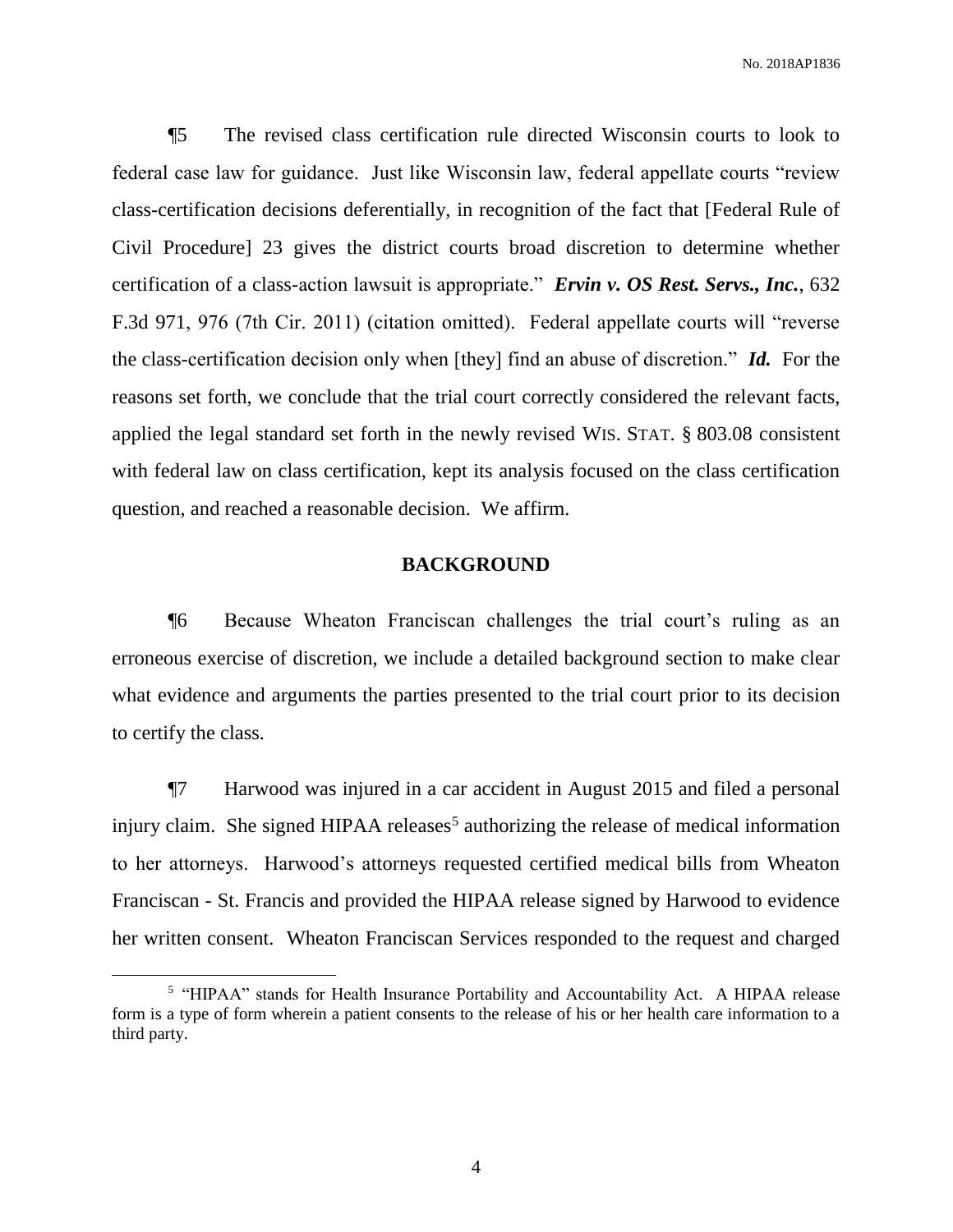\$31.14 to be paid to Wheaton Franciscan Medical Group. Harwood's attorneys paid the charges to obtain the certified medical bills.

¶8 Harwood's attorneys also requested certified medical records from St. Francis Hospital, again providing the HIPAA release signed by Harwood. Wheaton Franciscan Services responded to the request on behalf of St. Francis Hospital and charged \$61.31 to be paid to "St. Francis." Again, Harwood's attorney paid the fee to obtain her certified medical records. Harwood reimbursed her attorneys "for all charges incurred from [Wheaton Franciscan]."

¶9 Harwood alleged in the complaint that Wheaton Franciscan charged Harwood and others "a certification fee, processing fee, basic or retrieval fees" for both medical record requests made by Harwood's attorneys, who were persons authorized in writing by Harwood to access that information. In the class certification motion, Harwood provided copies of forty-four invoices from Wheaton Franciscan entities that showed the certification and retrieval charges for health care record requests that had been made by persons who authorized counsel in writing to request the records.

¶10 Harwood served on Wheaton Franciscan requests for admission.

¶11 In response to Request No. 3—"Admit that you charged a person authorized in writing by Elizabeth Harwood basic, processing, certification or retrieval fees"—two of the Wheaton Franciscan entities<sup>6</sup> provided the following response:

 $\overline{a}$ 

<sup>6</sup> Wheaton Franciscan Healthcare–St Francis, Inc., and Wheaton Franciscan Medical Group, Inc. provided identical responses to the first set of requests for admission. The third entity, Wheaton Franciscan Services, Inc., responded to both above requests: "Object to the form and foundation. Subject to the objections, Wheaton Franciscan Services, Inc. did not and does not process, respond to, or charge for release of any medical information and therefore denies this and all the following requests for admission."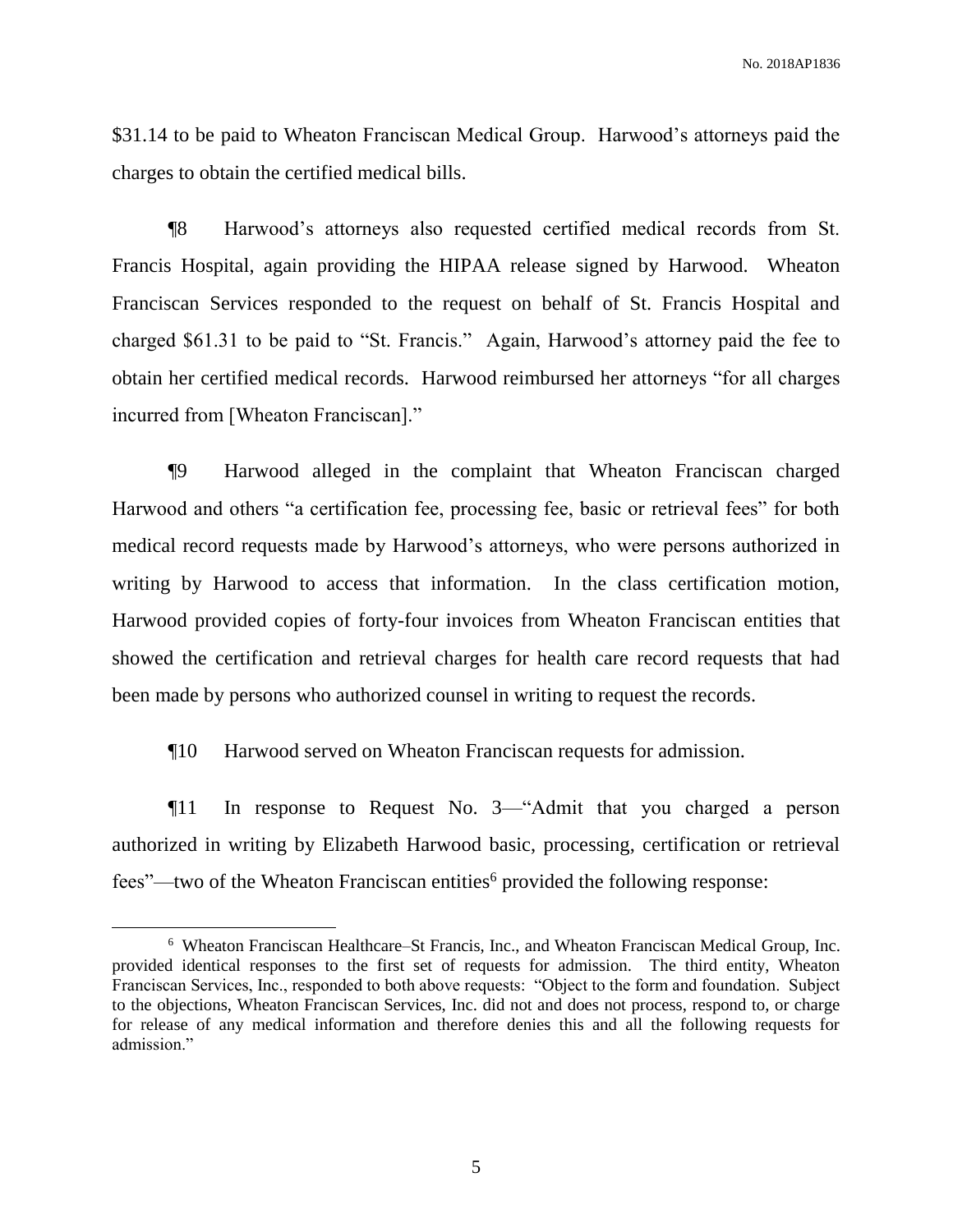Object to the form and lack of foundation. Subject to the objections and assuming the reference is to [Harwood's counsel], admits that statutorily allowed certification and retrieval fees, as well as statutorily allowed copying fees, were charged. Denies that any charges for basic or processing fees were presented.

¶12 In response to Request No. 9—"Admit that since July 1, 2011, you charged at least 100 persons authorized in writing by the patient a certification, processing, basic or retrieval fee to obtain the patient's medical records"— the Wheaton Franciscan entities provided the following response:

> Object to the form, lack of foundation, and being beyond the scope of the plaintiff's claim. Subject to the objections, this defendant cannot reasonably ascertain as to whether or not this request is true.

¶13 Harwood also issued a first set of interrogatories that included a question as to who handled the relevant invoicing, and the same Wheaton Franciscan entities (in a jointly filed response) answered that "Wheaton Franciscan Healthcare–St. Francis, Inc. personnel processed the request for medical records and Wheaton Franciscan Medical Group personnel processed the request for medical billing." Asked whether defendants "made any errors or mistakes in connection with" the relevant invoices, the entities answered, "[I]f an error includes an interpretation of the law retrospectively determined to be erroneous, it was made in good faith." Asked to identify the methodology Wheaton Franciscan used to determine when to charge basic fees, retrieval fees, processing fees, and certification fees, the Wheaton Franciscan entities first "den[ied] that these answering defendants charged a basic fee or processing fee[,]" then added the following: "Based on information discovered to date … and based on state Department of Health Services and Wisconsin Health Information Management Association guidance."

#### **Harwood's class certification motion.**

¶14 On February 23, 2018, Harwood filed her class certification motion.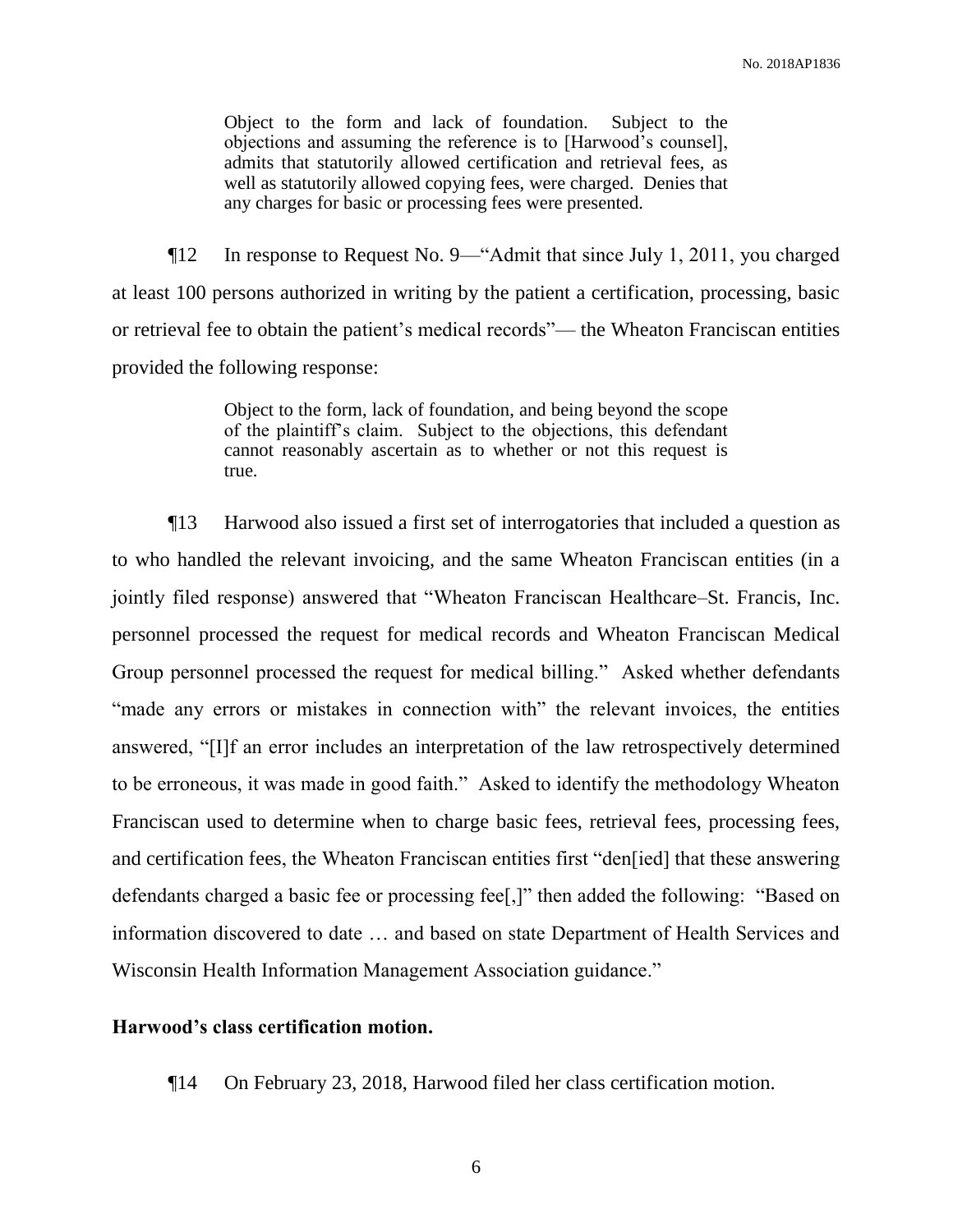¶15 On March 30, 2018, Wheaton Franciscan moved the trial court to stay proceedings pending a decision by this court in a separate case that also involved class certification issues. The trial court granted Wheaton Franciscan's motion to stay proceedings in part, permitting plaintiff to issue interrogatories. After the separate case resolved in a way that did not affect the questions presented in this case, the trial court lifted the stay and set a briefing schedule and a motion hearing.

¶16 In its brief opposing the class certification motion, Wheaton Franciscan objected to certification in part based on its contention that certification was premature because the proposed certification "raises several other issues that need to be explored in discovery[.]"

¶17 First, Wheaton Franciscan argued that it was unclear whether the holding in *Moya v. Aurora Healthcare, Inc.*, 2017 WI 45, ¶2, 375 Wis. 2d 38, 894 N.W.2d 405, "permits any attorney with a client with a valid HIPAA authorization to be a participant in the proposed class, including attorneys representing defendants in personal injury actions." *Moya* addressed the question of "whether *an attorney whose client authorized him* via a HIPAA release form to obtain her health care records *may benefit from this fee exemption*." *Id.* (emphasis added, footnote omitted). Our supreme court answered that such an attorney may do so: "[A]n attorney authorized by his or her client in writing via a HIPAA release form to obtain the client's health care records is a 'person authorized by the patient' under WIS. STAT. § 146.83(3f)(b)4.-5. and is therefore exempt from certification charges and retrieval fees under these subdivisions." *Id.* 

¶18 Second, Wheaton Franciscan argued that it was as yet undetermined "whether the fees charged were based on good faith guidance."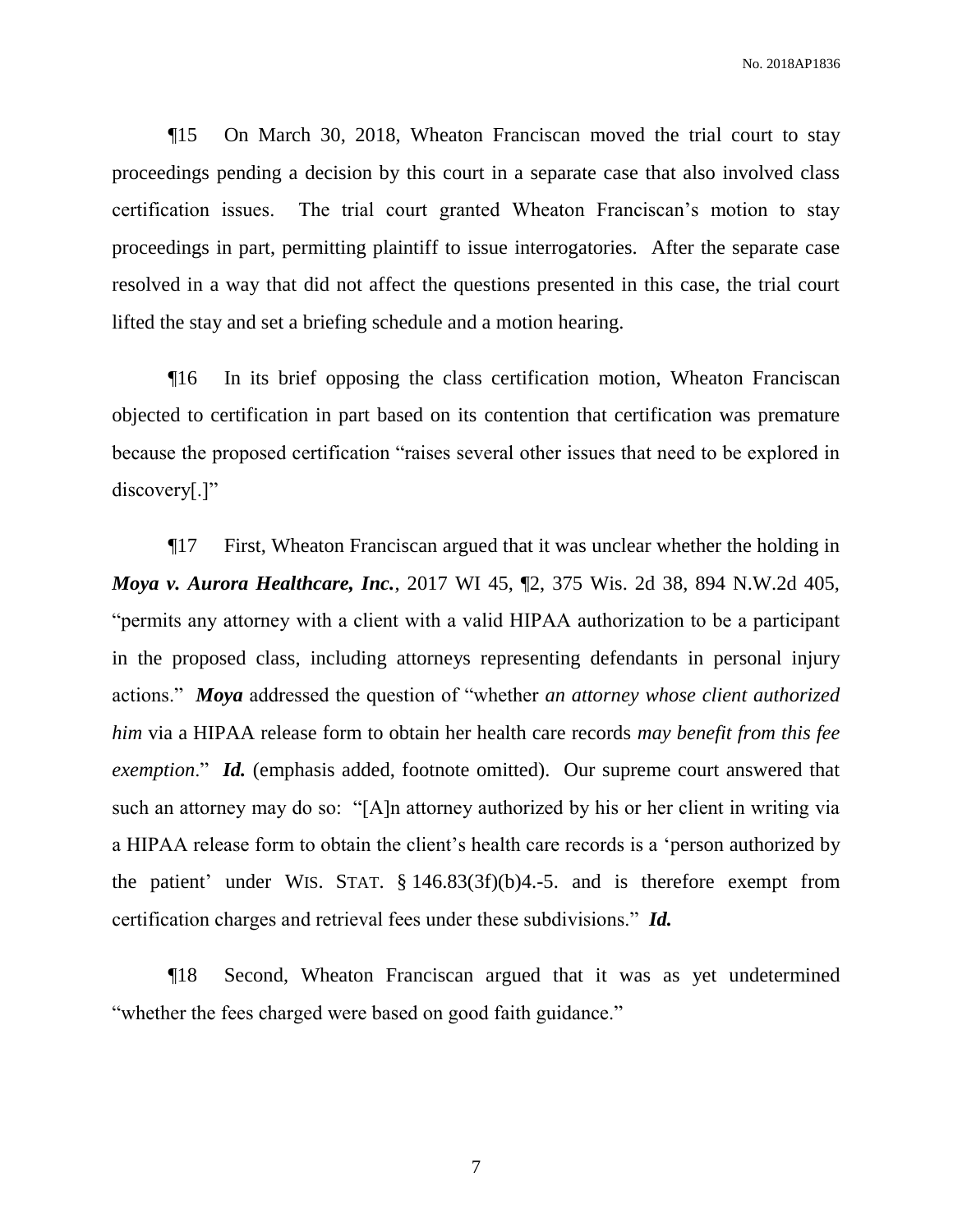¶19 Third, Wheaton Franciscan argued that it was undetermined whether Harwood was an adequate representative because, "[f]or example, she listed her residence as being in Milwaukee, but she in fact resides in Oak Creek, Wisconsin."

¶20 Fourth, Wheaton Franciscan argued that it was undetermined how many of the forty-four Wheaton Franciscan invoices were actually paid.

¶21 Wheaton Franciscan also argued that further discovery was necessary. It argued that this case was analogous to the facts in *Szabo v. Bridgeport Machines, Inc.*, 249 F.3d 672 (7th Cir. 2001), in which the appellate court reversed the district court's sweeping class certification<sup>7</sup> and remanded for further proceedings, inviting the district court "to deny Szabo's request for class certification or certify a more limited class." *Id.* at 678. The flaw in the district court's analysis, *Szabo* held, was that it had accepted as true all of the complaint's allegations when deciding whether to certify the class. *Id.* at 675. Wheaton Franciscan quoted the following language from *Szabo*:

> Certifying classes on the basis of incontestable *allegations in the complaint* moves the court's discretion to the plaintiff's attorneys—who may use it in ways injurious to other class members, as well as ways injurious to defendants. Both the absent class members and defendants are entitled to the protection of *independent judicial review of the plaintiff's allegations*.

Id. at 677 (emphasis added). In a sur-reply brief, Wheaton Franciscan further argued that WIS. STAT. § 803.08, the statute governing class actions, had been "substantively changed" by the revisions enacted by the Wisconsin Supreme Court Order to harmonize Wisconsin law with federal law and that this change "undermin[ed] the legal basis" for

 $\overline{a}$ 

<sup>7</sup> The *Szabo* district court had certified a nationwide class; the appellate court held that "[i]f any class treatment is appropriate, a class limited to a single state (or customers of a single dealer) would be more practical." *Szabo v. Bridgeport Machs., Inc.*, 249 F.3d 672, 678 (7th Cir. 2001).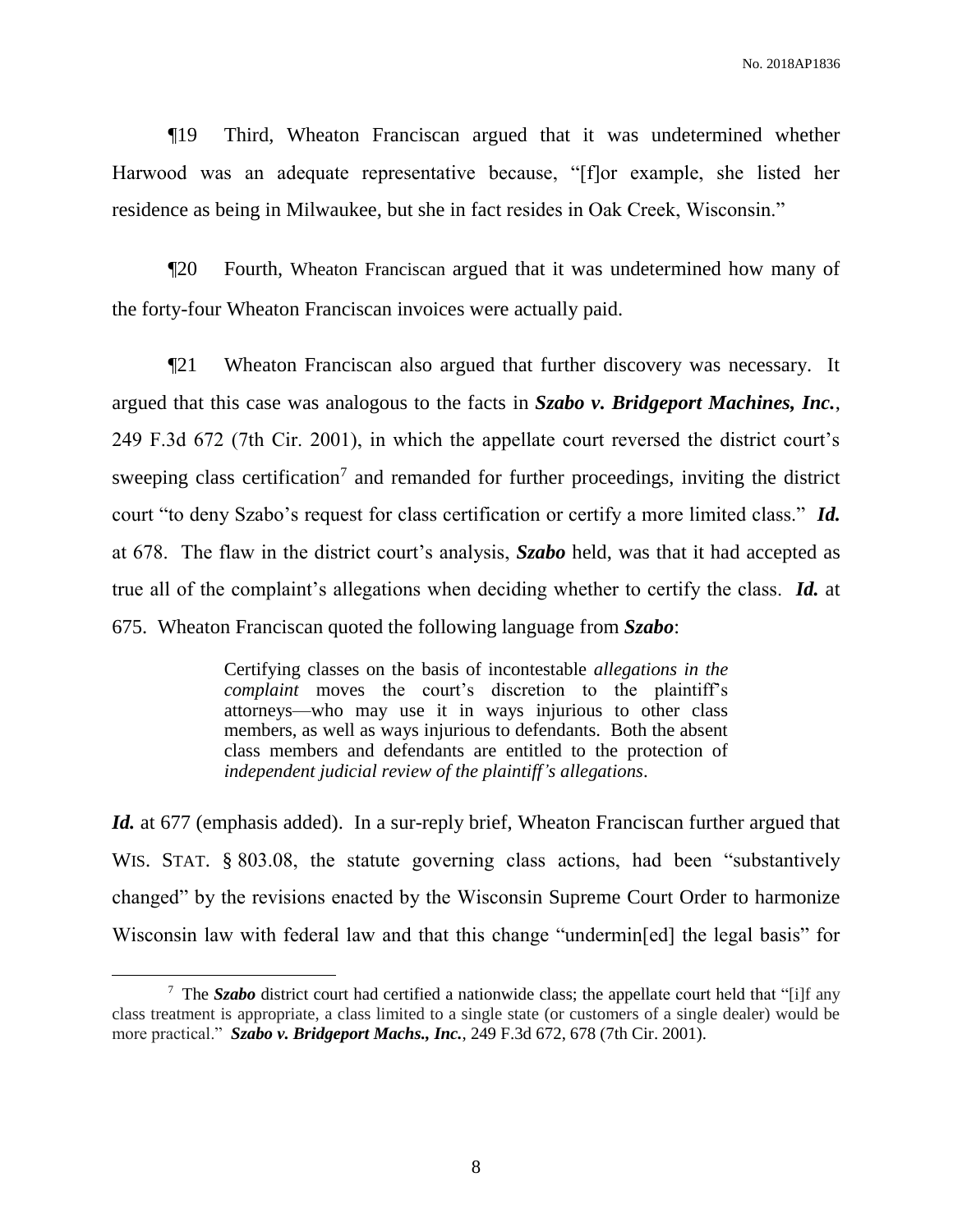granting plaintiff's motion. Noting that the Judicial Council had stated that its "intent was to craft a Wisconsin class action rule that tracks as closely as possible federal practice so that Wisconsin courts and practitioners can look to the well-developed body of federal case law interpreting [Federal Rule of Civil Procedure] 23 for guidance," *see* Judicial Council Committee Notes, 2017, § 803.08, Wheaton Franciscan argued that federal case law required more discovery before a ruling on class certification in this case. Finally, it argued that in addition to the four requirements a plaintiff must satisfy, federal courts had recognized a fifth requirement of "ascertainability," and that federal case law had recently adopted a more rigorous ascertainability requirement, creating a heightened standard for plaintiffs to meet. It cited language from cases that imposed on plaintiffs additional burdens of proof about ascertainability—a 2014 Wisconsin district court case and a 2012 Third Circuit case, *Marcus v. BMW of North America, LLC*, 687 F.3d 583, 593 (3rd Cir. 2012).

¶22 At the motion hearing, Harwood argued that she had satisfied the requirements of WIS. STAT. § 803.08.

¶23 The statute requires the plaintiff to first establish three facts about the proposed class and the representative—referred to as numerosity, commonality, and typicality—and one fact about the plaintiff's ability to represent the class. A plaintiff must show that:

> (a) The class is so numerous that joinder of all members is impracticable.

(b) There are questions of law or fact common to the class.

(c) The claims or defenses of the representative parties are typical of the claims or defenses of the class.

(d) The representative parties will fairly and adequately protect the interests of the class.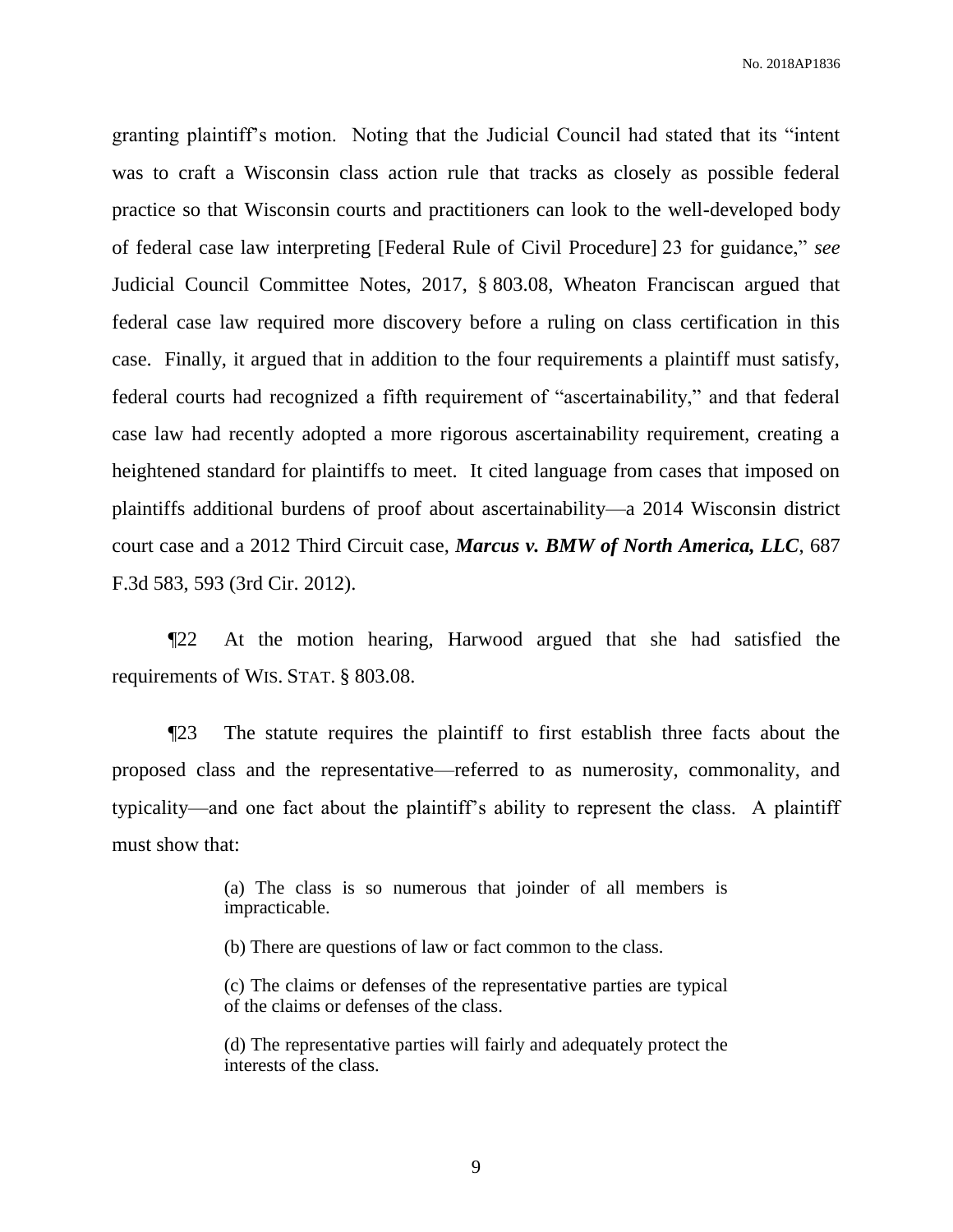WIS. STAT. § 803.08(1).

¶24 The statute next requires that the trial court must find "that the questions of law or fact common to class members predominate over any questions affecting only individual members, and that a class action is superior to other available methods for fairly and efficiently adjudicating the controversy." WIS. STAT. § 803.08(2)(c). These are referred to as the predominancy and superiority requirements. The statute states that "[t]he matters pertinent to these findings include":

> 1. The class members' interests in individually controlling the prosecution or defense of separate actions.

> 2. The extent and nature of any litigation concerning the controversy already begun by or against class members.

> 3. The desirability or undesirability of concentrating the litigation of the claims in the particular forum.

4. The likely difficulties in managing a class action.

*Id.*

 $\overline{a}$ 

¶25 Harwood argued that she satisfied the first four requirements of WIS. STAT. § 803.08(1). She argued that the forty-four invoices she had filed with the trial court showed "at least 40 different times where [Wheaton Franciscan patients] were charged the fees that we are contesting were illegally charged."<sup>8</sup> Harwood argued the forty-four invoices satisfied the numerosity requirement because it would be impractical to join forty-four individuals in this action. She argued that the commonality requirement was met because under *Wal-Mart Stores, Inc. v. Dukes*, 564 U.S. 338, 350 (2011), the test for

<sup>&</sup>lt;sup>8</sup> She noted that at least one of the invoices in the exhibit was dated August 2017, which was evidence that refuted defendants' claim that after May 2017 they had stopped billing certification and retrieval charges to attorneys who requested health records pursuant to a client's written HIPAA release.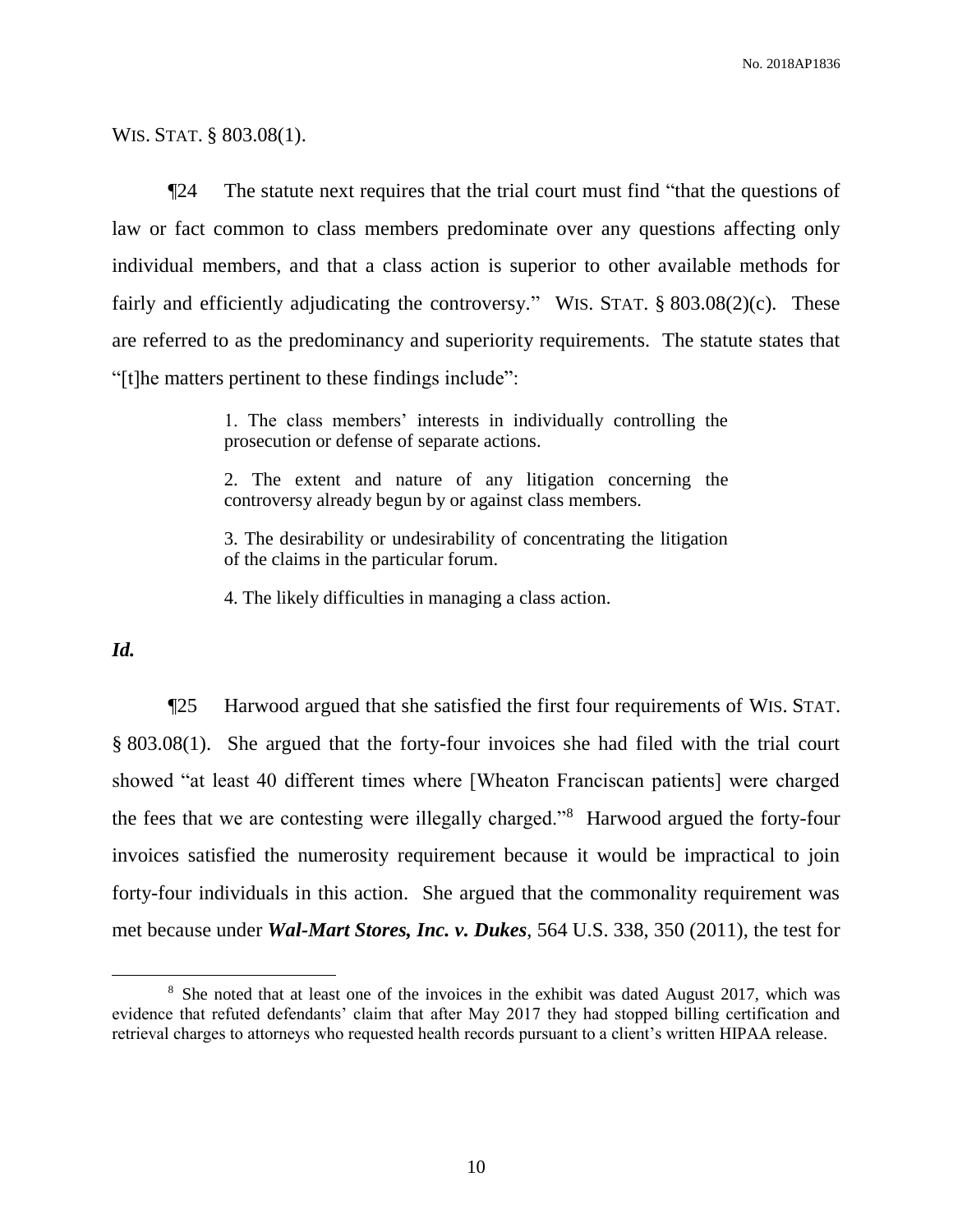commonality is whether there is "cause to believe that all [class members'] claims can be productively litigated at once." *Dukes* held that the plaintiff's alleged common contention "must be of such a nature that it is capable of classwide resolution—which means that determination of its truth or falsity will resolve an issue that is central to the validity of each one of the claims in one stroke." *Id.* Harwood argued that she "has the same identical claim" as the other class members and thus, the answers to each of the relevant parts of the plaintiff's claim and defendants' defenses—whether there were illegal charges, whether they were charged intentionally or negligently, whether there was unjust enrichment, whether the charges were made in good faith—would be the same. For the same reasons, Harwood argued, the typicality requirement was met. She argued that she was an adequate class representative because "[s]he has the same interests of the class," which is that "[s]he would like her money back. She would like the illegal fees back; that's what the class would want." Additionally, Harwood's counsel argued that he is adequate to represent the class in this case based on past experience with class action suits.

¶26 Harwood argued that she also satisfied the predominancy and superiority requirements of WIS. STAT. § 803.08(2)(c). She argued that "the common issues resolve all of the claims…. [N]ot only are they predominant, they are the only issues before the [c]ourt." As to whether class action was "superior to other available methods for fairly and efficiently adjudicating the controversy," she started by referencing the reasoning of *Cruz v. All Saints Healthcare System, Inc.*, 2001 WI App 67, 242 Wis. 2d 432, 625 N.W.2d 344, which also concerned alleged overcharging of patients in violation of WIS. STAT. § 146.83. In that case, this court held:

> We believe that given the economic realities of this case, class action may be the only effective means to implement the legislature's intent to provide redress for unreasonable charges…. The individual amounts at issue are small and not likely to justify individual suits. These economic factors make this case ideally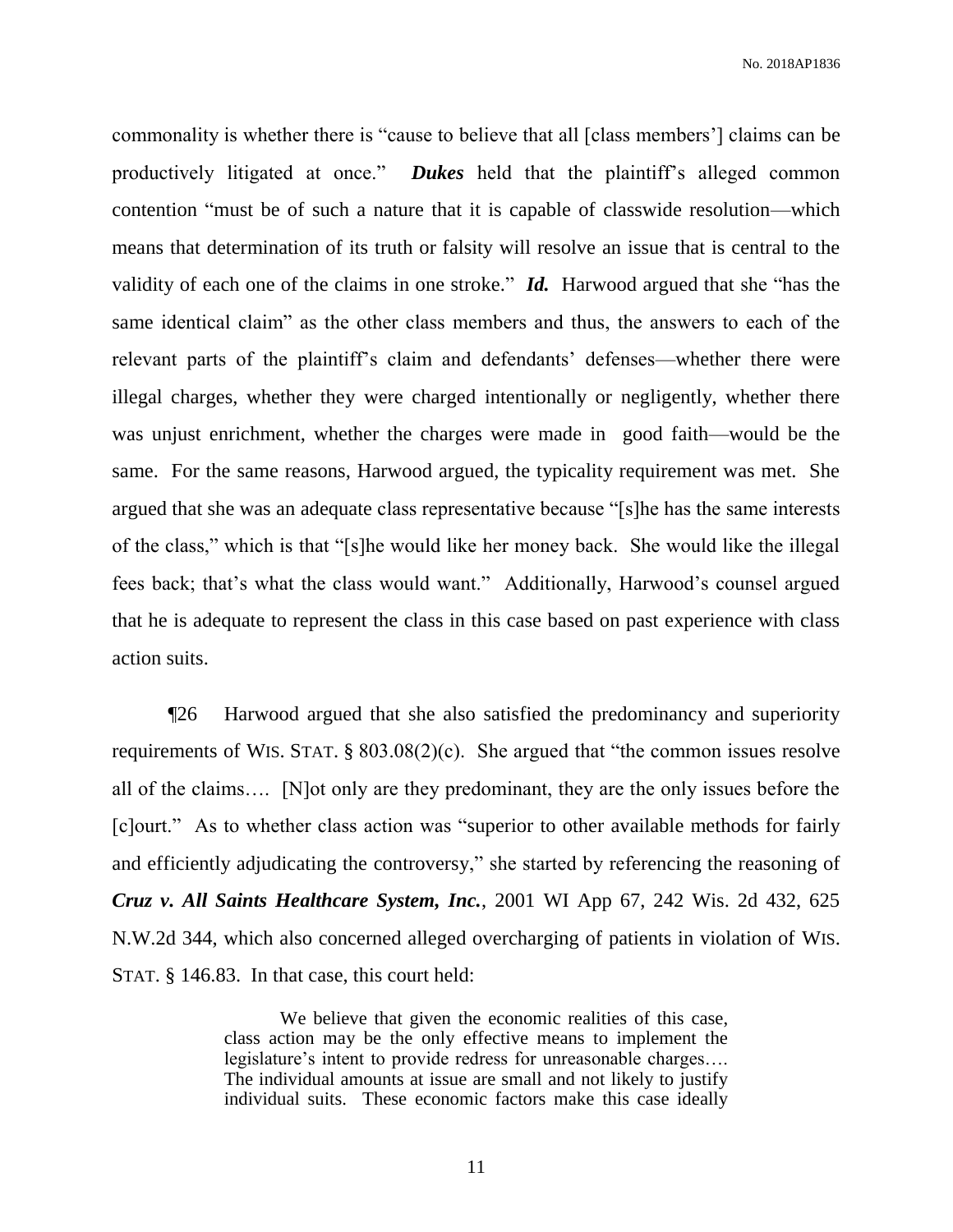suited to class action. Here, the aggregation of small claims, when joined as a class, becomes worthwhile to litigate.

*Cruz*, 242 Wis. 2d 432, ¶9.

¶27 Harwood argued that class action was a superior method for adjudicating the claims:

> The real issue is that [defendants] are betting if the [c]ourt denies the class, that these people will not be in a position to bring a claim. They will not be able to find a lawyer who is willing to go forward on a claim and keep in mind, the actual damage claim is roughly \$28. The likelihood of them finding a lawyer who is willing to step in a case over \$28 is so low, and that's what the *Cruz* court found significant as to why it was important[.]

¶28 Finally, Harwood noted that "the manageability of this class is pretty straightforward because every single charge is reflected on an invoice that the Defendant has. They sent the invoices so we know the name of the person and what they charged. This is not going to be a complicated case in that sense."

¶29 In response, Wheaton Franciscan reiterated its argument that part of the proposed class definition ("[a]ll persons in Wisconsin who: (i) were a patient of the Defendants or a person authorized by a patient of the Defendants in writing to obtain the patient's medical records") included "a person authorized by a patient," while *Moya* held only that "an attorney authorized by his or her client in writing via a HIPAA release form to obtain the client's health care records is a 'person authorized by the patient' under WIS. STAT. § 146.83(3f)(b)4.-5. and is therefore exempt from certification charges and retrieval fees under these subdivisions." *See Moya*, 375 Wis. 2d 38, ¶2. Wheaton Franciscan further argued that the class should not be certified because it had offered an affidavit of the CEO stating that one of the defendants "had nothing to do with any of this in this case[.]" Wheaton Franciscan stated that the plaintiff's proposed class included those who were charged retrieval or certification fees by the defendants "directly or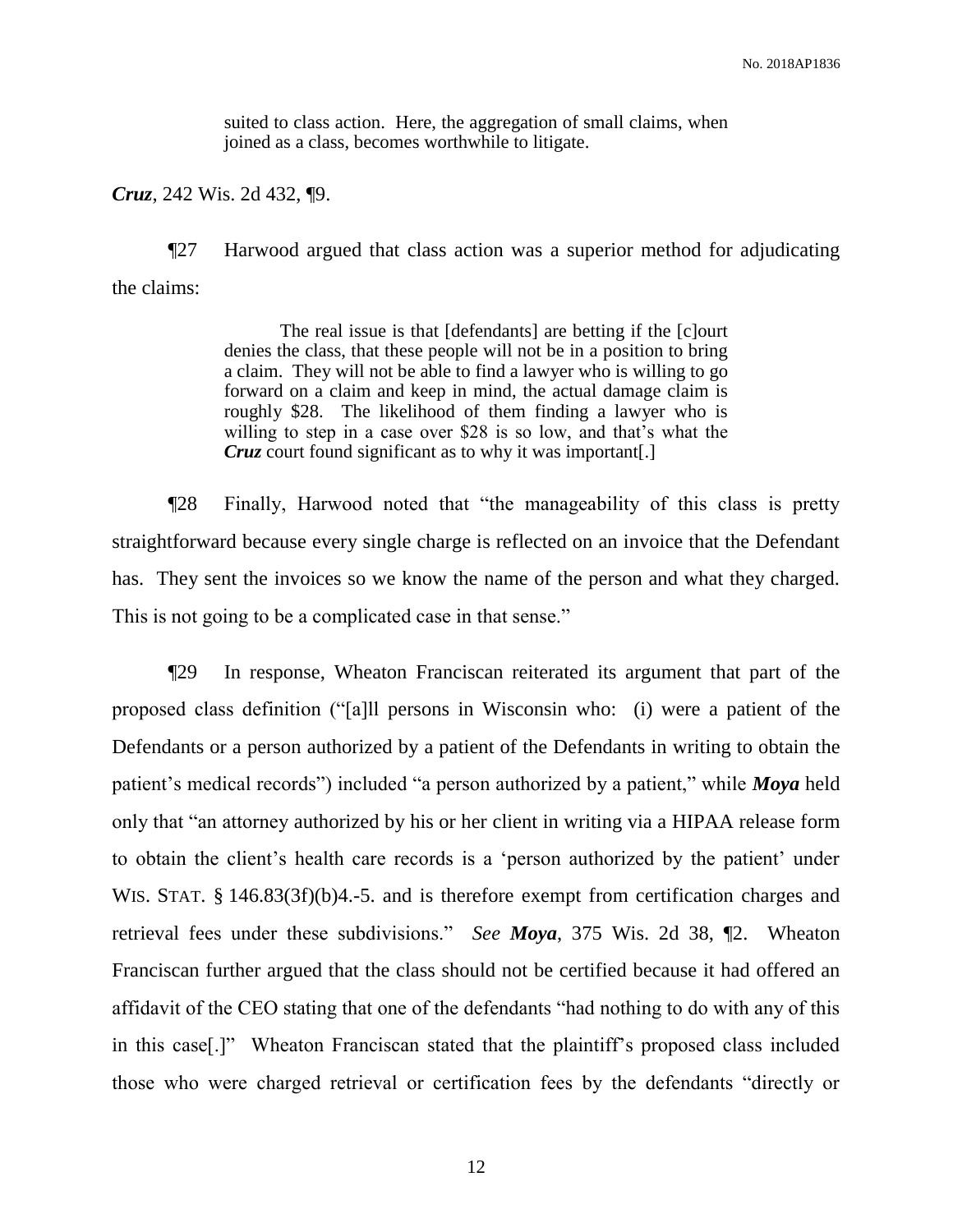indirectly," and counsel argued that the class should not be certified because defendants "don't know what directly or indirectly means."

¶30 Wheaton Franciscan argued that Harwood had not satisfied the statutory requirements for certification. It argued the numerosity requirement was not supported because one of the forty-four invoices presented was from Wheaton Franciscan–St. Joseph Campus, an entity that does not have any relationship to the named defendants, and one of the invoices came from Wheaton Franciscan–Franklin, and "some further exploration" was needed to determine whether it was a separate entity. As to commonality, it argued that it was not satisfied because "given the factual questions that are being presented at this time[,]" the resolution of the litigation would not generate common answers for the class. It argued that the typicality requirement was not satisfied: "We are not basing on the same legal theory here at this point in time." It argued that the adequacy of Harwood to represent the class and whether she had adverse interests to the class was "something that needs to be factually explored" and that her affidavit was an insufficient basis for making that determination. Addressing the superiority requirement, Wheaton Franciscan referenced a pending Wisconsin case against a different defendant relating to health record charges and stated, "At this point in time, we have to sort out these issues to make sure we're not having overlapping classes involved in this case." Wheaton Franciscan made no predominancy argument. Wheaton Franciscan instead merely argued that "[a] round of discovery need[ed] to occur" and stated that "there are a number of legal issues and factual issues that need to be explored in this case[.]" It asked the trial court to deny the motion.

¶31 The trial court noted its familiarity with the legal standards of class certification due to "considerable class action experience as a practicing attorney both in Wisconsin and around the country under the federal rules." It started the hearing by questioning Harwood about whether she had any evidence of numerosity because the trial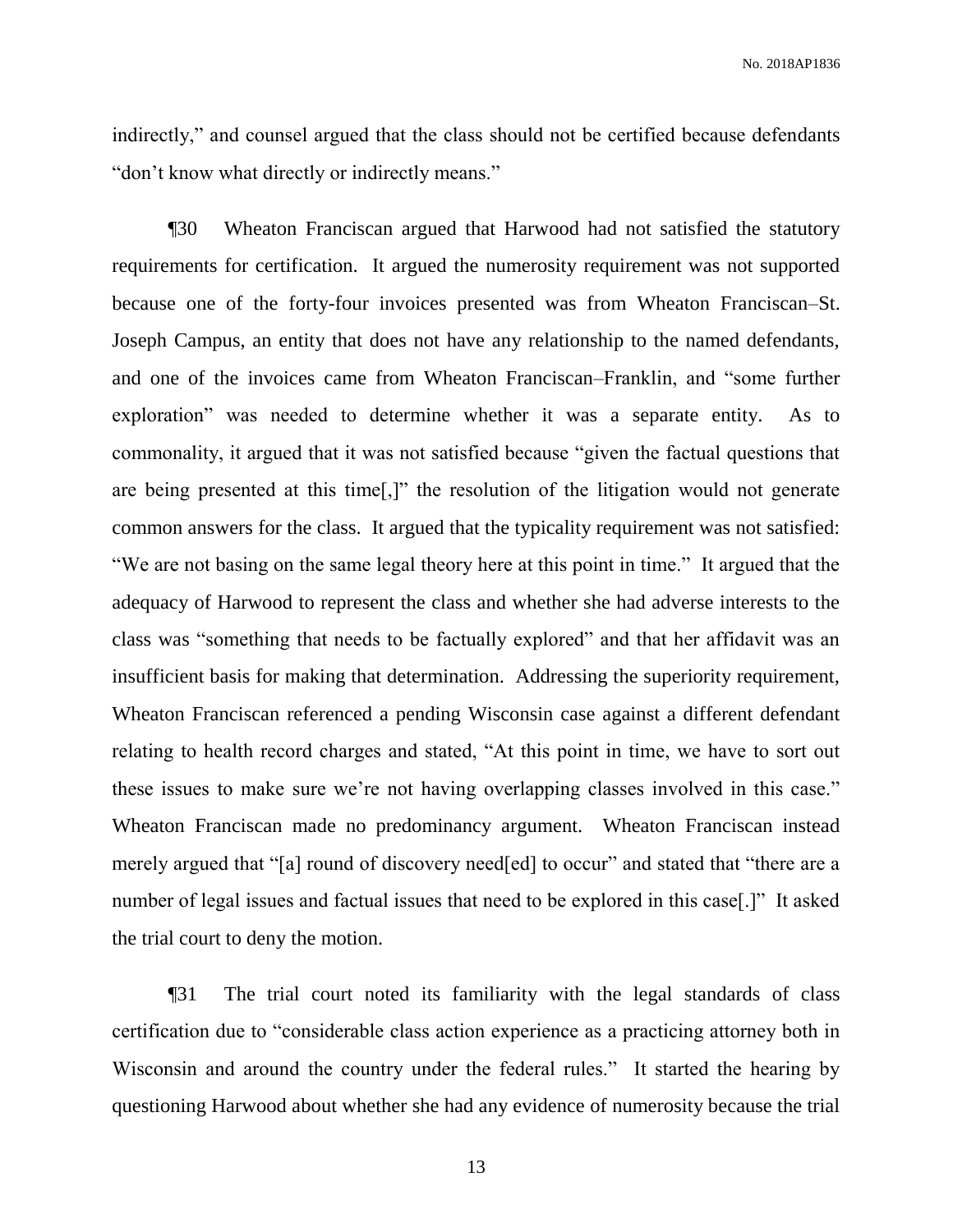court had not seen the affidavit that attached copies of the forty-four invoices. The affidavit was located, and the hearing proceeded. After the parties' arguments, the trial court questioned Harwood about proof of damages as to each member of the class, the relevance of wrongly named defendants, and the proposed class's exclusion for persons charged by Ciox and IOD, third-party providers who manage record requests and charge people for them. Harwood explained that this lawsuit involved only people directly billed for health records by Wheaton Franciscan. For example, Harwood noted that Ciox was named as a defendant in a separate suit, and by excluding from the class persons who had been charged by Ciox, plaintiff ensured that there was no overlap between the cases.

¶32 The trial court stated that it was "tentatively persuaded that this class should be certified." It stated, "I recognize that the federal rule creates a heightened scrutiny based on demonstrable facts and not just pleading" and added, "I think the Plaintiff has done that here with the invoices submitted, and that's the primary evidence because it really goes to all of the issues." It acknowledged the factual issues raised by Wheaton Franciscan, and noted that "most of those go to the merits of the case, potential defenses, inability to prove damages or whatever it might be, but that's not what I'm deciding today." The trial court stated that "because written decisions have the effect of greatly clarifying thought processes," it would not make a ruling from the bench and would instead issue a written decision.

#### **Decision and order.**

¶33 The written decision certified a class and appointed Harwood the representative.

¶34 The trial court noted that the revised WIS. STAT. § 803.08 took effect after this case and the motion at issue were filed. Nevertheless, the trial court held "that the application of the new rule is both feasible and would not work an injustice" and that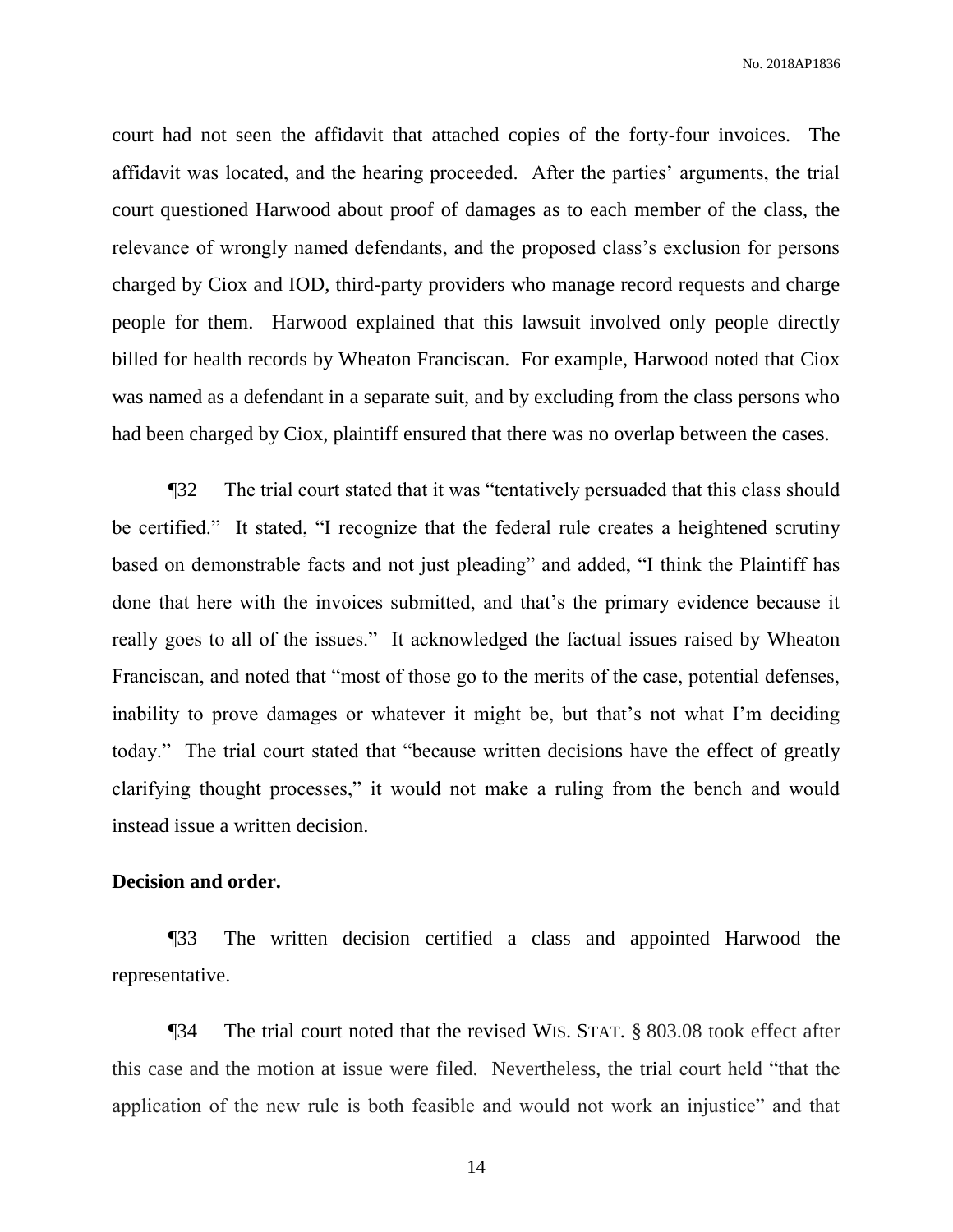under the new rule "there is no prejudice to [Harwood] in applying it." The trial court further stated that the application of the new rule benefited both parties to the extent that "[Wheaton Franciscan] get[s] the benefit of a more rigorous analysis, which in turn corresponds to less appellate risk for [Harwood]." Therefore, it applied the revised version.

¶35 The trial court held that, after reviewing the submissions of the parties and hearing oral argument, the proposed class "met the requirements for class certification" and ordered the class to be certified. It concluded that the numerosity requirement was satisfied, noting the evidence included forty-four invoices and the potential of many more, "considering how many patients and patient records the Defendants deal with on a yearly basis." It concluded that it was impracticable to bring all the interested parties before the trial court without a class action.

¶36 The trial court found that the commonality requirement was satisfied because all of the members of the proposed class "allegedly suffered the same injury being wrongfully overcharged for retrieval and certification fees[,]" and because "[t]he determination of the truth or falsity of this contention will resolve the issue of liability for all class members." It further noted that all the proposed class members "share the same statutory remedies … for actual and exemplary damages."

¶37 The trial court concluded that the typicality requirement was satisfied because "there are almost identical claims between Ms. Harwood and the proposed class members."

¶38 The trial court concluded that the adequacy requirement was satisfied because it found that Harwood's claim was substantially similar to unnamed class members and her interests were not contrary or antagonistic. It noted Harwood's counsel's experience in this specific area of litigation.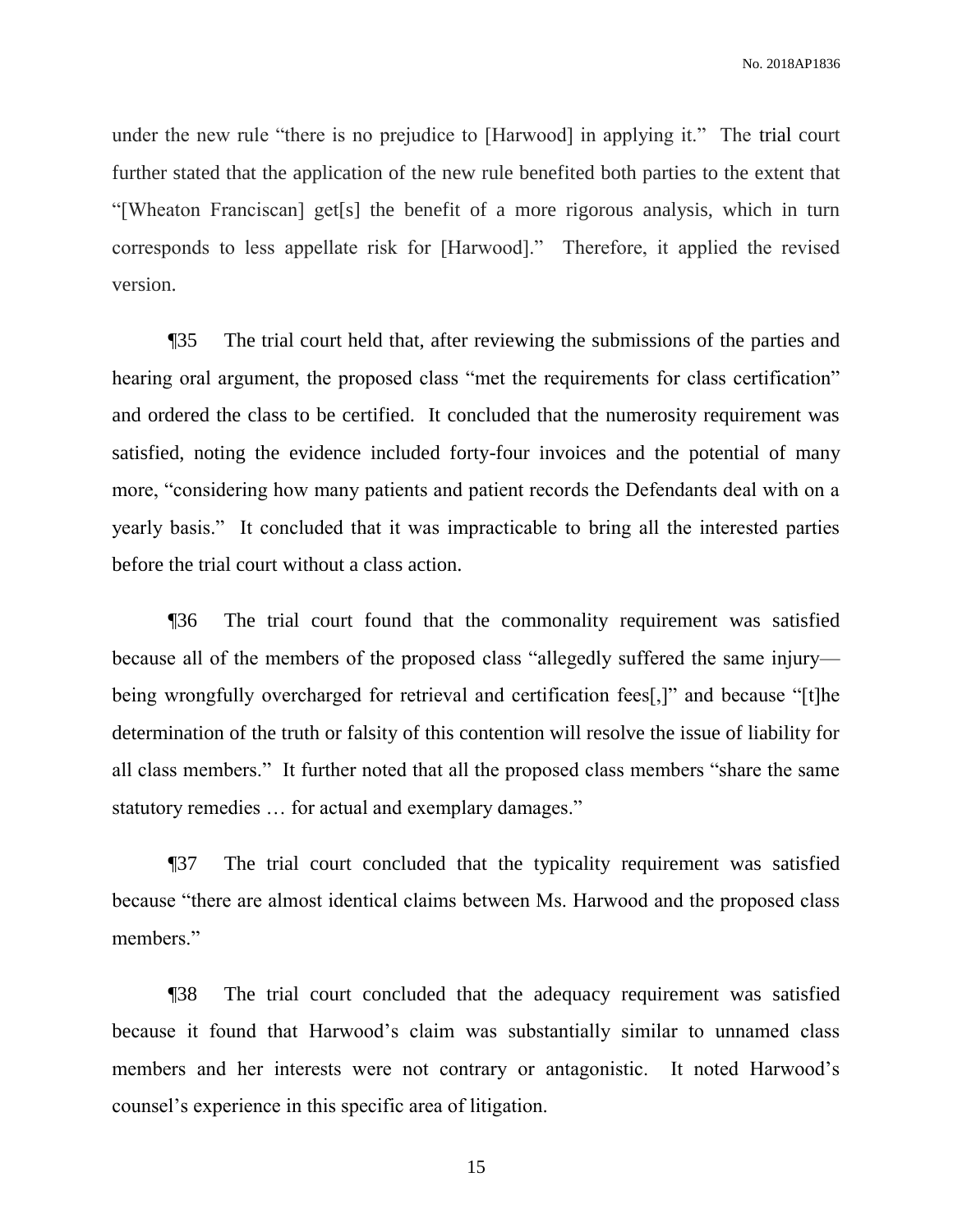¶39 As to predominancy, the trial court concluded that the proposed class all suffered the same alleged harm, and this issue predominated over any questions affecting only individual members. Given that the case involved small amounts of money at issue for individual claimants, and given that the legislature's prescribed calculations of damages for statute violations would make damages calculations straightforward for class members, the trial court concluded that a class action was superior to any other method of adjudicating the case.

¶40 This appeals follows.

#### **DISCUSSION**

#### **I. Standard of review.**

¶41 A trial court's decision to grant or deny a motion for class certification is committed to the trial court's discretion. *Hermanson v. Wal Mart Stores, Inc.*, 2006 WI App 36, ¶3, 290 Wis. 2d 225, 711 N.W.2d 694. A trial court exercises its discretion when it considers the facts of record and reasons its way to a rational, legally sound conclusion. *McCleary v. State*, 49 Wis. 2d 263, 277, 182 N.W.2d 512 (1971). We affirm discretionary decisions if the trial court applied the correct law to the facts of record and reached a reasonable decision. *Hermanson*, 290 Wis. 2d 225, ¶3. Federal law likewise commits class certification decisions to the discretion of the district courts. *See Mullins v. Direct Dig., LLC*, 795 F.3d 654, 659 (7th Cir. 2015).

#### **II. Allowable fees for copies of patient health care records.**

¶42 The statute allegedly violated in this case is WIS. STAT. § 146.83, which governs access to patient health care records. Under § 146.83(3f), a health care provider shall, subject to exceptions that are inapplicable here, provide copies of a patient's health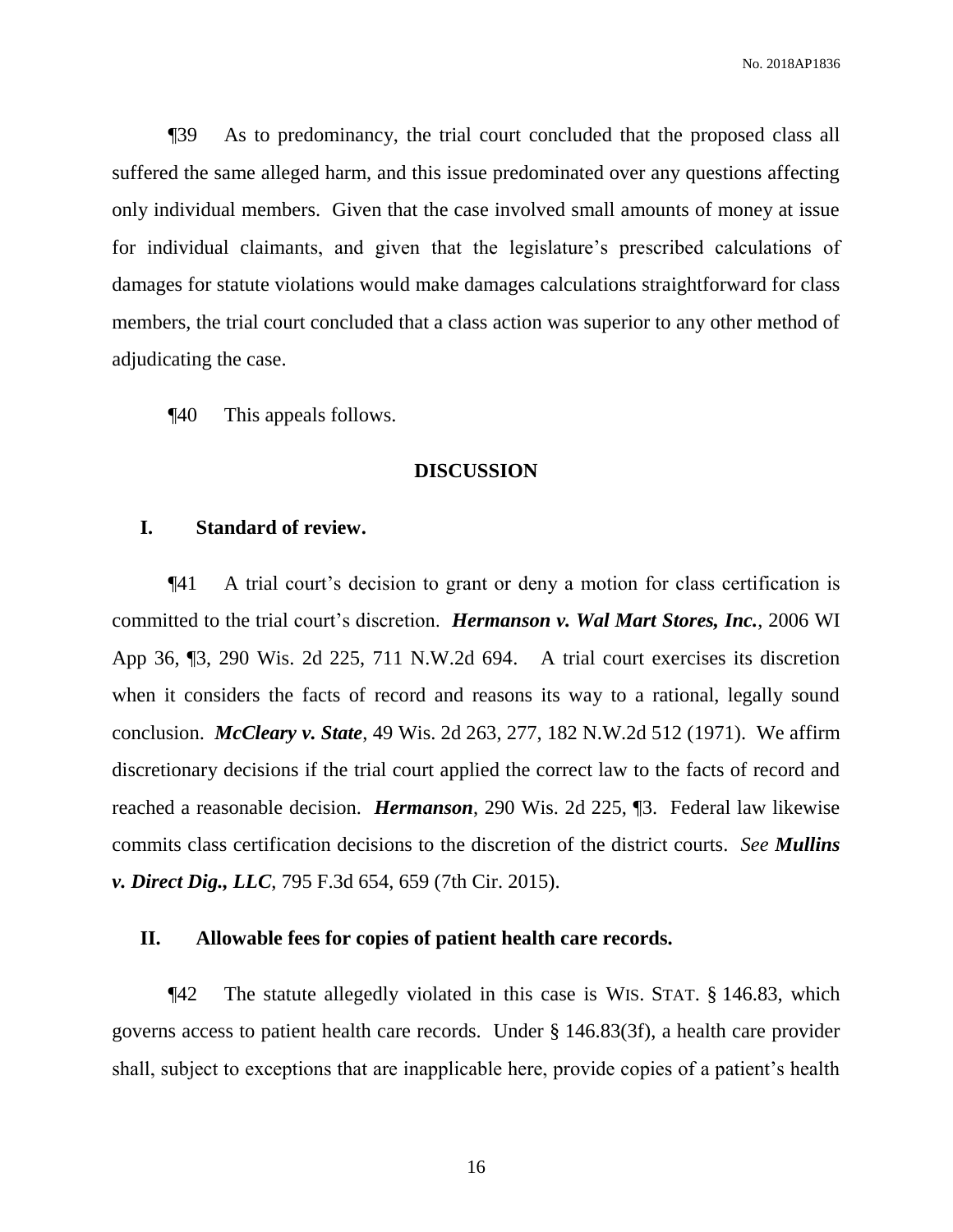care records "if a person requests copies of a patient's health care records, provides informed consent, and pays the applicable fees under par. (b)." Sec. 146.83(3f)(a).

¶43 Pursuant to WIS. STAT. § 146.83(3f)(b), health care providers may impose certain costs on the person requesting health care records under  $\S 146.83(3f)(a)$ :

> (b) Except as provided in sub. (1f), a health care provider may charge no more than the total of all of the following that apply for providing the copies requested under par. (a):

> 1. For paper copies: \$1 per page for the first 25 pages; 75 cents per page for pages 26 to 50; 50 cents per page for pages 51 to 100; and 30 cents per page for pages 101 and above.

2. For microfiche or microfilm copies, \$1.50 per page.

3. For a print of an X-ray, \$10 per image.

*4. If the requester is not the patient or a person authorized by the patient, for certification of copies, a single \$8 charge.*

*5. If the requester is not the patient or a person authorized by the patient, a single retrieval fee of \$20 for all copies requested.*

6. Actual shipping costs and any applicable taxes.

Sec. 146.83(3f)(b) (emphasis added). According to  $\S$  146.83(3f)(b)4. and 5., the patient or a person authorized by the patient are exempt from the certification charge and retrieval fee.

¶44 As noted above, a recent case raised the question of "whether *an attorney whose client authorized him* via a HIPAA release form to obtain her health care records *may benefit from this fee exemption*." *Moya*, 375 Wis. 2d 38, ¶2 (emphasis added, footnote omitted). Our supreme court answered that they may:

> [A]n attorney authorized by his or her client in writing via a HIPAA release form to obtain the client's health care records is a "person authorized by the patient" under WIS. STAT. § 146.83(3f)(b)4.-5. and is therefore exempt from certification charges and retrieval fees under these subdivisions.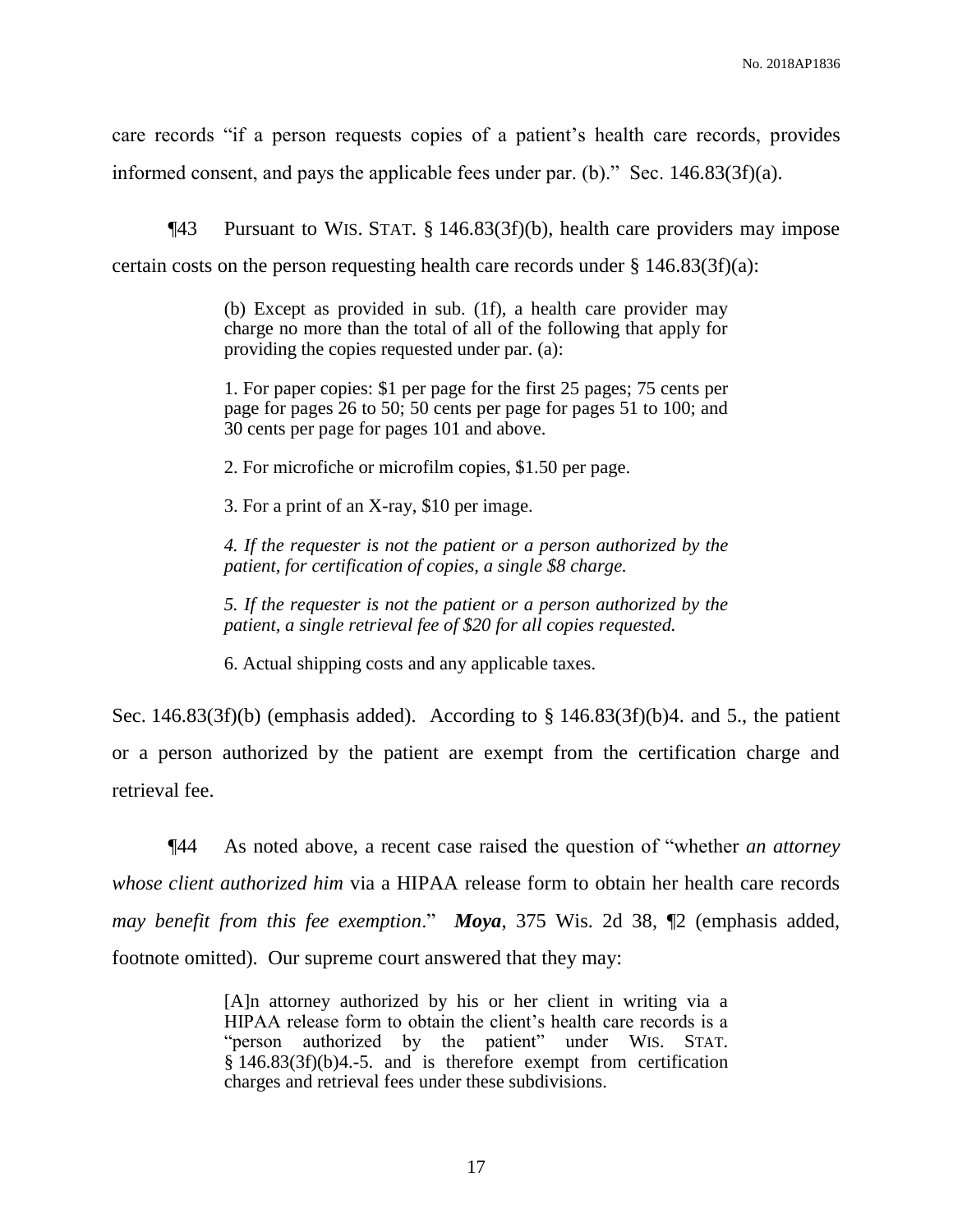## **III. The trial court applied the correct legal standard to the relevant facts and reached a reasonable decision.**

¶45 The parties acknowledge that this appeal is subject to an erroneous exercise of discretion standard of review. We affirm discretionary decisions if the trial court applied the correct law to the facts of record and reached a reasonable decision.

¶46 Wheaton Franciscan does not challenge any findings of fact. Its arguments all relate to whether the trial court applied the correct law. First, it argues that the trial court's written decision lacks the "rigorous analysis" required under federal class action law. Second, it argues that the proposed class includes "any person who requests health records with a patient's written permission," and our supreme court's decision in *Moya* held only that "an attorney who is authorized via a HIPAA release is a 'person authorized by the patient'" under WIS. STAT. § 146.83(3f)(b)4.-5. Third, it argues that the evidence is insufficient to answer the questions of numerosity, commonality, typicality, and adequacy. Fourth, it argues that federal law requires that the parties have an opportunity for more discovery before the class certification motion is decided. We address these arguments in turn.

## **A. The trial court carefully analyzed the application of the law to the facts as required by state and federal class action law.**

¶47 Wheaton Franciscan spends much of its brief arguing that the similarity of the trial court's order to the language of an order certifying a class in a separate case shows that the trial court did not "exercise independent judgment in its written decision granting the motion to certify the class" and that it "adopted and applied many of the factual and legal determinations of another trial court ['s order.]" Wheaton Franciscan asserts that "the trial court did not engage in an analysis of the facts *specific to this case* in reaching conclusions *specific to this case*." It argues the trial court's analysis is not the

*Id.*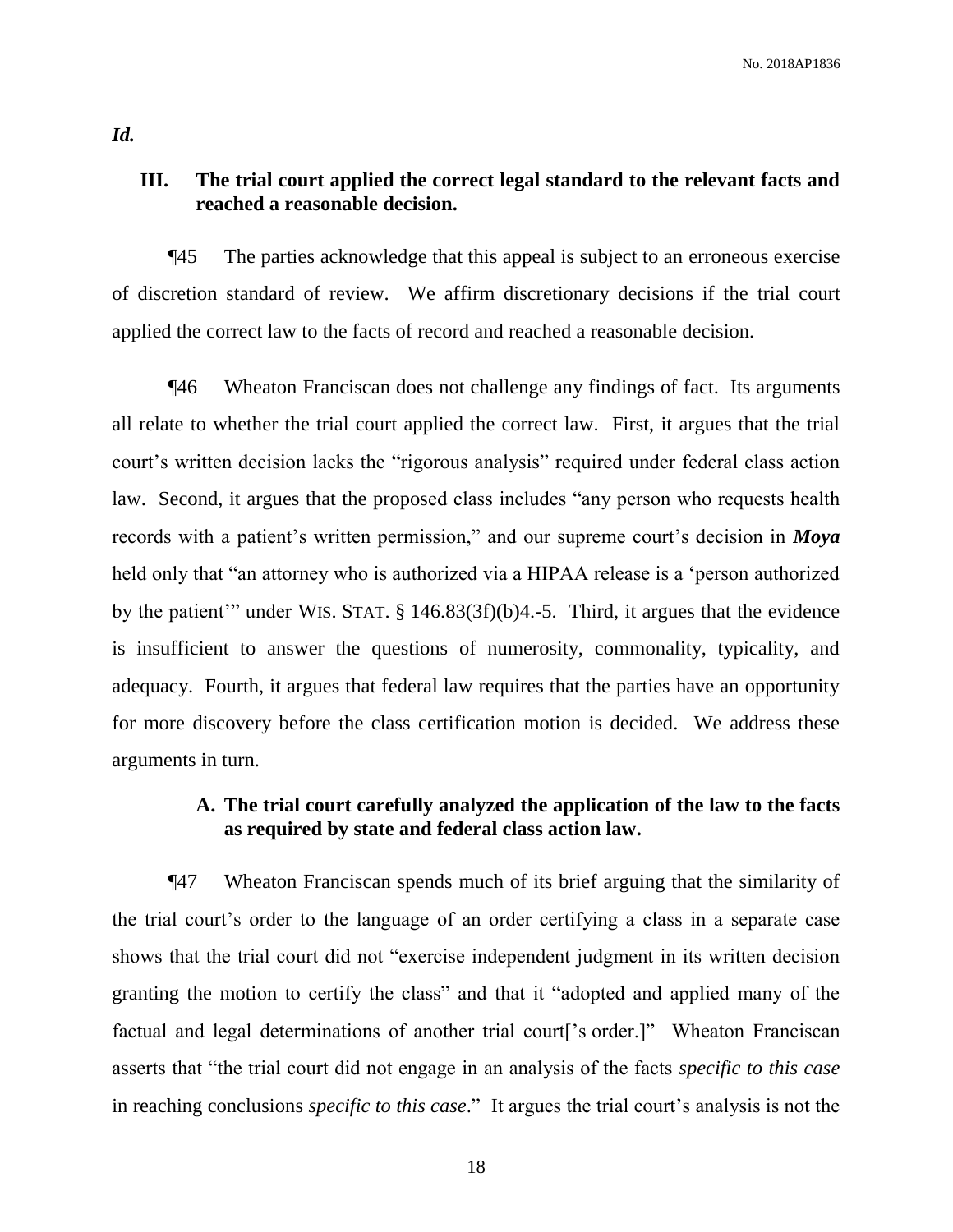"rigorous analysis" that federal law requires before certifying a class. *See General Tel. Co. of the Sw. v. Falcon*, 457 U.S. 147, 161 (1982) ("[A] Title VII class action, like any other class action, may only be certified if the trial court is satisfied, after a rigorous analysis, that the prerequisites of [Federal Rule of Civil Procedure] 23(a) have been satisfied.").

¶48 We have carefully reviewed the record and read the relevant transcripts. *See Randall v. Randall*, 2000 WI App 98, ¶7, 235 Wis. 2d 1, 612 N.W.2d 737 ("[W]e may search the record to determine if it supports the court's discretionary decision."). *See also State v. Pharr*, 115 Wis. 2d 334, 343, 340 N.W.2d 498 (1983) (if the trial court "fails to set forth its reasoning in exercising its discretion ... the appellate court should independently review the record to determine whether it provides a basis for the trial court's exercise of discretion").

¶49 As reflected in the above description of the hearing and order, the trial court clearly focused on the facts specific to this case and reached conclusions specific to this case. For example, because the trial court had not seen the affidavit submitted with the copies of the invoices, it started by questioning Harwood about the lack of evidence of numerosity at the outset of the hearing, stating, "Unless I missed it in the Plaintiff's submission, I don't see any evidence pertaining to numerosity."

¶50 After Wheaton Franciscan asserted that two of the forty-four invoices Harwood had submitted came from entities that were separate from the named defendants even though "Wheaton Franciscan" was a part of their names, the trial court questioned Harwood:

> Let me ask another question directly following up on defense counsel's argument. The idea that there may be wrongly named defendants … I don't believe has bearing on the certification issue. That may be a defense, but in only one sense does it give me pause which is the numerosity. If you have 45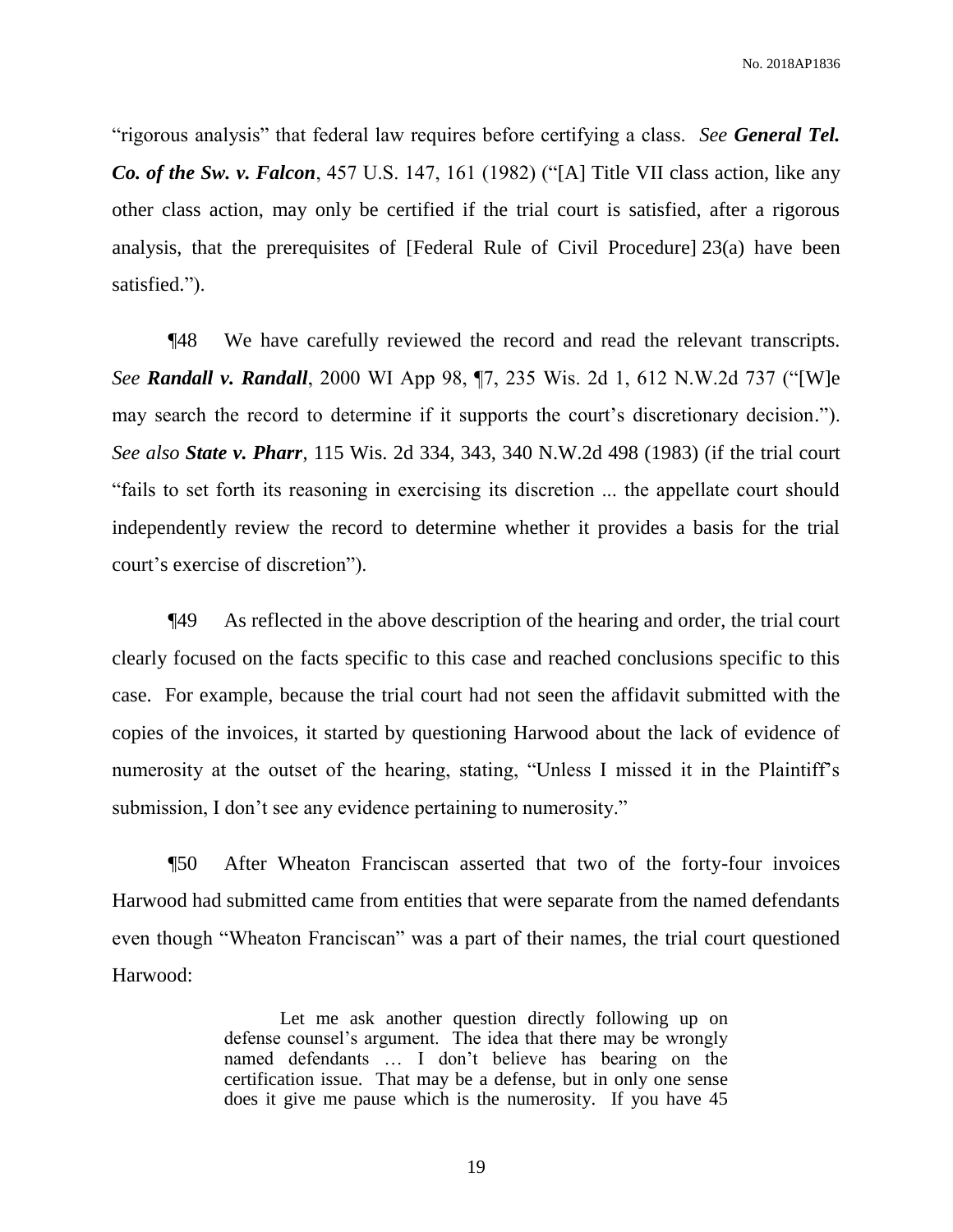invoices and in fact only two of them pertain to named defendants, that might give me concern on numerosity.

Harwood responded that defendants had put forth no evidence that the two entities on the invoices were not truly Wheaton Franciscan entities. The trial court then asked "another numerosity question": "Why in the definition of the proposed class is the Plaintiff excluding Ciox and IOD?" Harwood answered that a separate case with the same legal basis was already pending against others who had overcharged for patient records, and persons who had been billed by those entities are "not going to be a member of this class because they are already [members of the other class]." Harwood explained that this exclusion "addresses" the potential concern that in certifying this class the trial court would inadvertently include class members whose billing claims were being litigated in another action.

¶51 In its eleven-page order, the trial court set forth the applicable legal standards for each statutory requirement and stated a factual basis for concluding that each had been satisfied. We conclude that the record is replete with evidence that the trial court in this case relied on "facts that are of record or that are reasonably derived by inference from the record" and reached "a conclusion based on a logical rationale founded upon proper legal standards." *See McCleary*, 49 Wis. 2d at 277.

## **B. The trial court's definition of the class is consistent with** *Moya***'s holding because the holding merely confirmed that patient-authorized lawyers are** *among* **those exempt from certification and retrieval fees.**

¶52 Wheaton Franciscan argues that the trial court erred in the scope of the class certified because "[t]he trial court's proposed class is more broad than the *Moya* court's holding." It argues that "[t]he *Moya* court did not address unrepresented patients and the addition of this new class of patients should have not occurred without further investigation, as patients requesting their own records while being provided care may not be charged fees."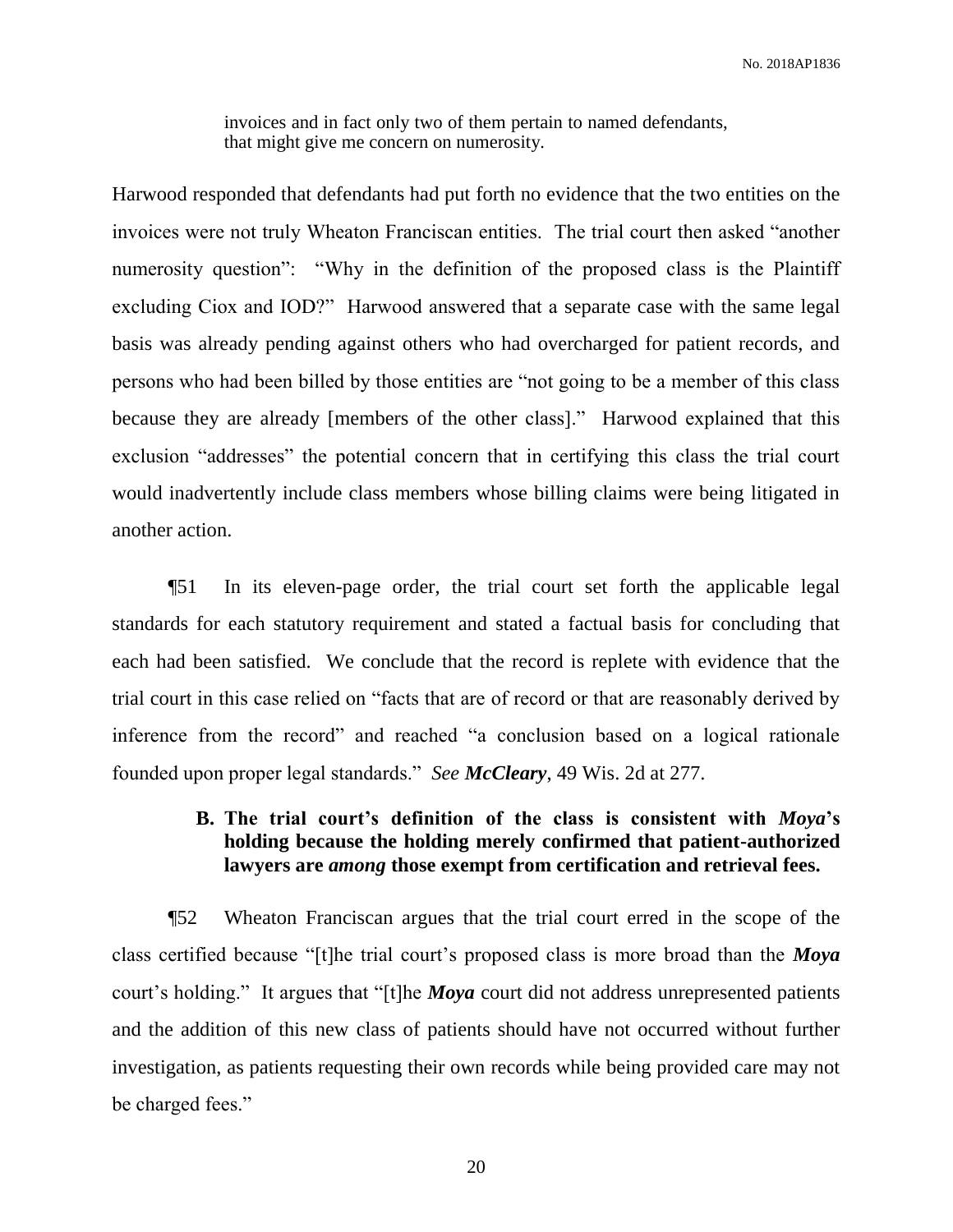¶53 We understand Wheaton Franciscan to be arguing that the problem with the class is that it includes more than just lawyers who have obtained HIPAA releases from clients and requested health care records on their behalf—which is what the *Moya* court was focused on. However, the focus of the class certification is on the question: who was charged certification and retrieval fees contrary to the statute? *Moya* answered a different question, and its answer is relevant to this case in only one regard. Wheaton Franciscan fails to explain how a class that includes verbatim the words of the statute is based on an improper legal standard. The fact that the *Moya* holding is that an attorney is, for purposes of WIS. STAT. § 146.83, "a person authorized by the patient" reflects only the fact that a defendant had argued that the statute implicitly excluded attorneys. The statute already provides an answer to the question Wheaton Franciscan appears to imply is unanswered, which is, who qualifies as a "person authorized by the patient"? The statute contains the relevant definition:

> (5) *"Person authorized by the patient" means* the parent, guardian, or legal custodian of a minor patient … the person vested with supervision of the child … the guardian of a patient adjudicated incompetent in this state, the personal representative, spouse, or domestic partner under ch. 770 of a deceased patient, *any person authorized in writing by the patient* or a health care agent designated by the patient as a principal under ch. 155 if the patient has been found to be incapacitated under s. 155.05(2), except as limited by the power of attorney for health care instrument.

WIS. STAT. § 146.81(5) (emphasis added). In *Moya*, the question presented, *see Moya*, 375 Wis. 2d 38, ¶2, was whether attorneys with a HIPAA release form from a patient were included in the category of "any person authorized in writing by the patient." The court answered that they were. *Id.* The *Moya* holding is thus irrelevant to this case other than to establish that the statute means that attorneys who request health records pursuant to a HIPAA release form cannot be charged certification and retrieval fees. Where the statute plainly states that certain fees cannot be charged to "a person authorized by the patient," and the statute further contains a definition of that phrase that has been held to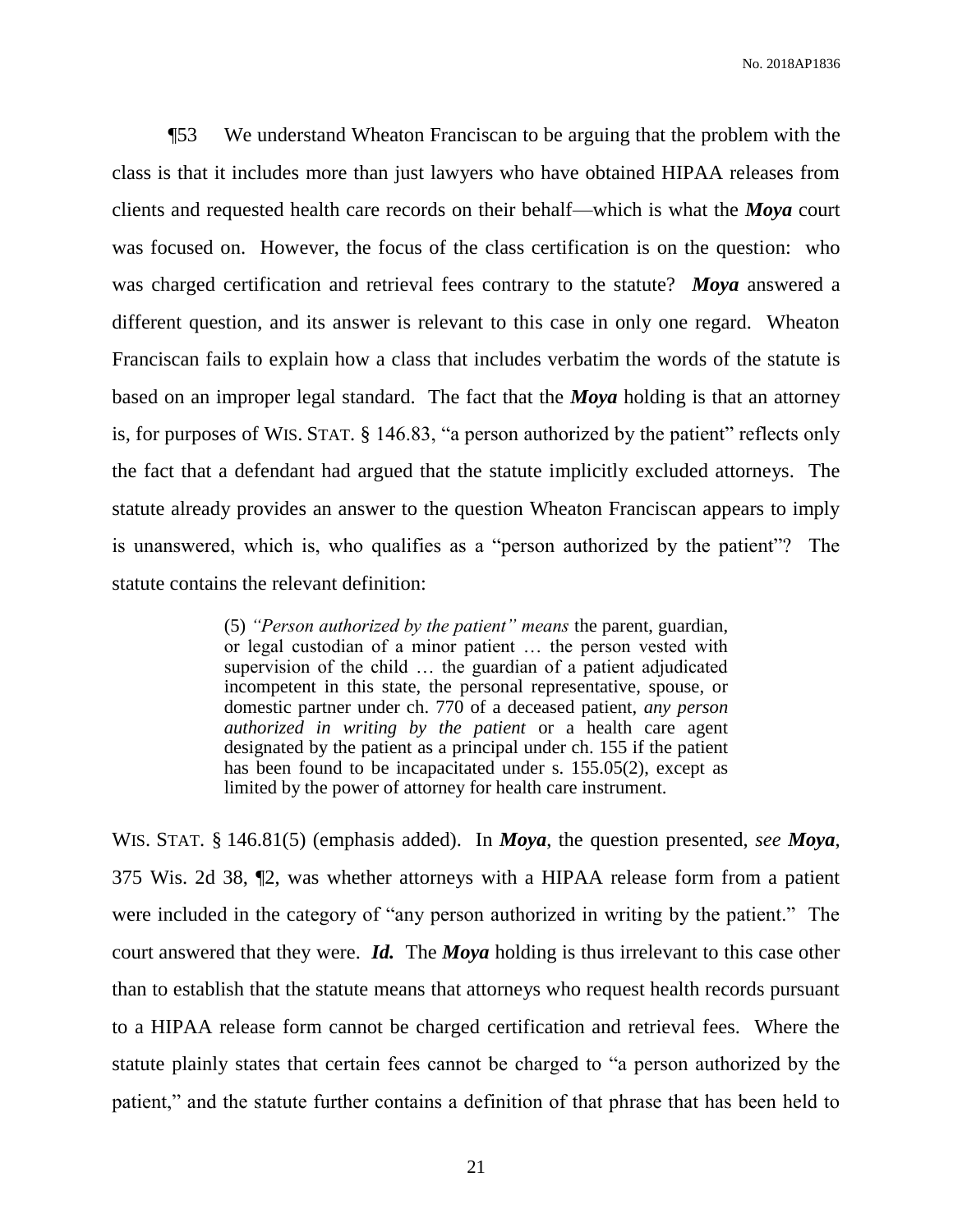include—but not to *solely consist of*—lawyers, there is no reason that the class must be limited to attorneys based on the *Moya* holding.

## **C. The trial court's conclusion that the evidence was sufficient to satisfy WIS. STAT. § 803.08(1) requirements of numerosity, commonality, typicality, and adequacy was based on the law and the facts and is reasonable.**

¶54 We start by noting that it is considered to be in the public interest as declared by the legislature to permit class actions when the prerequisites are satisfied. *Mercury Records Prods., Inc. v. Economic Consultants, Inc.*, 91 Wis. 2d 482, 490, 283 N.W.2d 613 (Ct. App. 1979). "In the interest of simplifying the lawsuit and avoiding a multiplicity of litigation, a class action is proper even if each member of the class has a separate cause of action for money damages." *Id.*

¶55 Wheaton Franciscan objects that numerosity is not satisfied because there were two invoices of the forty-four submitted that came from entities other than the defendants. It further objects that plaintiff's suggestion that there are large numbers of potential class members is mere speculation. Neither of these objections holds water. Wheaton Franciscan did not dispute that forty-two invoices were issued by its billing department. That number is sufficient to satisfy the numerosity requirement, so even if the two invoices defendants challenged (without evidence) were struck, there are fortytwo identified class members, and it does not matter for purposes of class certification if that is all there are.

¶56 As to commonality, Wheaton Franciscan argues that the order "opens up the class definition to patients unrepresented by counsel," and that this "should have not occurred without further investigation, as patients requesting their own records while being provided care may not be charged fees." Wheaton Franciscan appears to be arguing that unrepresented patients were never charged certification and retrieval fees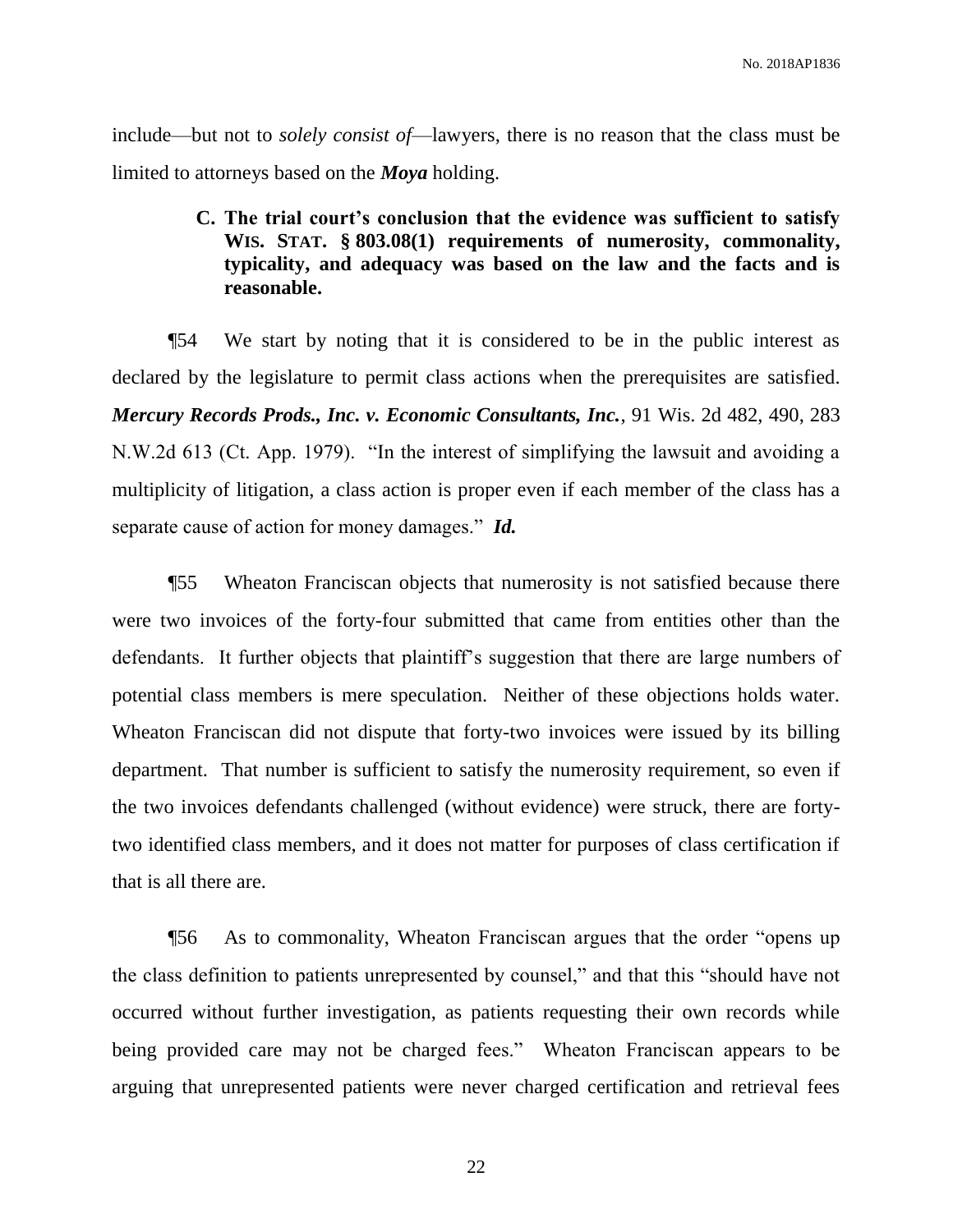and therefore did not need to be made part of the class, but the definition of the class excludes such persons anyway: section (ii) of the definition limits the class to those who "[w]ere charged a retrieval and/or a certification fee by Defendants[.]"

¶57 Wheaton Franciscan argues that a determination of typicality and adequacy was unsupported by enough evidence: "While the trial court contends Ms. Harwood's claim is substantially similar to unnamed class members, that conclusion is speculative and without a basis in evidence." In light of the claims in this case—that individuals were charged \$28 in fees that the statute does not permit Wheaton Franciscan to charge this argument is almost specious. Harwood alleges that she was charged these fees, and she supplied invoices to establish that. Harwood also alleges that others were charged these fees despite the statute's prohibition, and she has provided evidence of at least forty-two such charges. The trial court concluded that her claim was substantially similar in that each was overcharged by \$28, each had the same legal basis for the claim, and each had the same claim to statutory damages if the violation is established. There is evidence to support the trial court's conclusion that the claims of the representative and the class members shared commonality and typicality, and that the adequacy requirement has been met.

¶58 Wheaton Franciscan did not present additional arguments on the predominance and superiority requirements other than to argue that the evidence was not sufficient to support the conclusion that the plaintiff had satisfied these requirements. We disagree. As noted at the hearing, the claims of all the class members and the representative are not only predominant; they are the only claims each member makes. As to superiority, the case law is clear that public policy favors class actions especially where the amount in controversy is so small that the wronged party is unlikely ever to obtain judicial review of the alleged violation without a class action.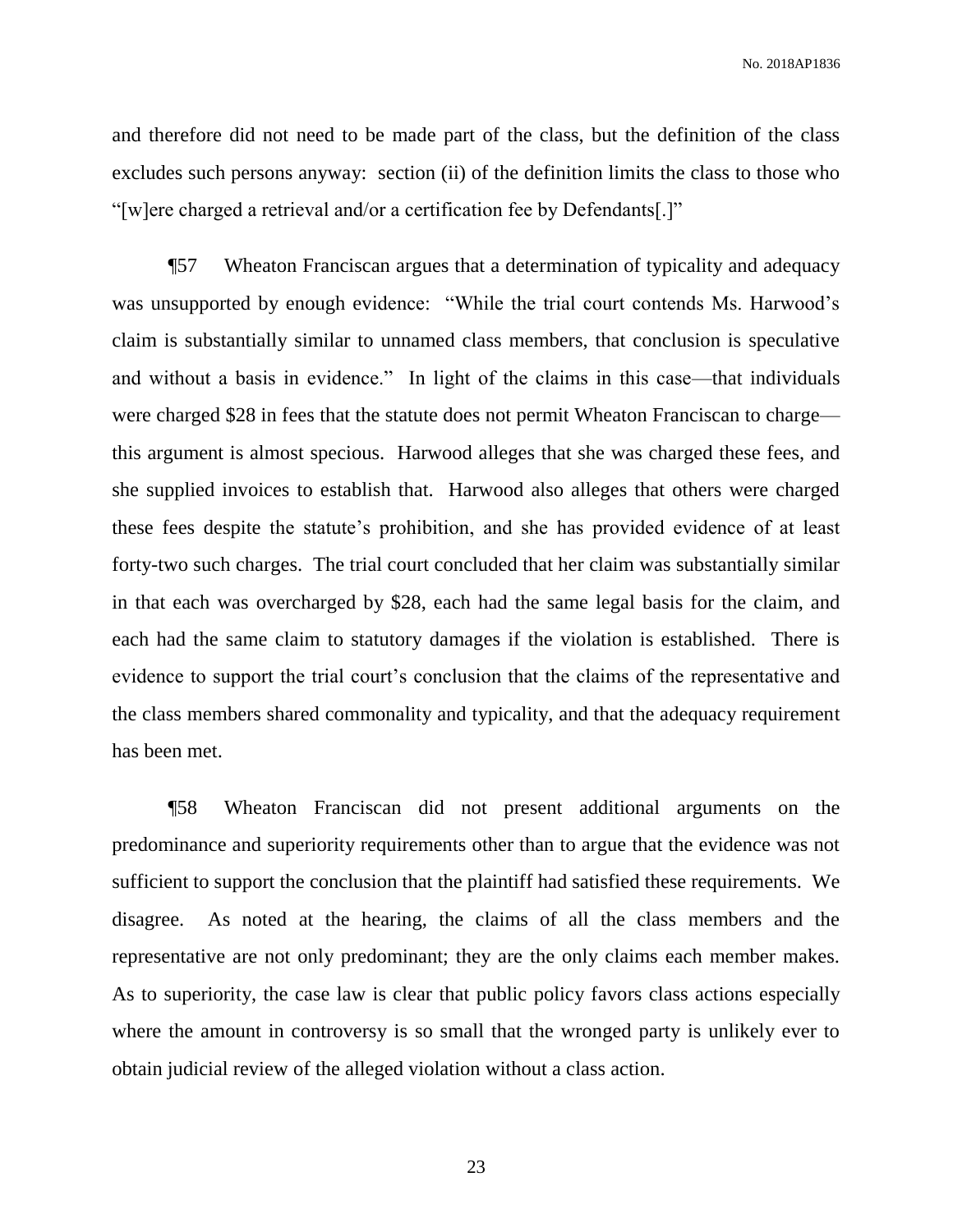### **D. Federal case law does not require additional discovery in this case prior to class certification.**

¶59 Wheaton Franciscan relies heavily on two federal cases for the proposition that the trial court erred by failing to require more discovery and by granting certification prematurely. The first case is *Livingston v. Associates Finance, Inc.*, 339 F.3d 553 (7th Cir. 2003), and the second is *Szabo*, 249 F.3d 672. Wheaton Franciscan argues that the trial court "accepted the allegations of the complaint and Ms. Harwood's motion to certify a class, and granted class certification before the defense had any opportunity to engage in significant discovery."

¶60 However, we have reviewed these cases, and we find that neither supports Wheaton Franciscan's position. *Livingston* was a case in which borrowers claimed that the lender had violated the Truth in Lending Act and moved to certify a class. *Id.*, 339 F.3d at 554. Defendants responded with a motion to compel arbitration as required by the loan contract. *Id.* After it found the arbitration agreement unenforceable, the district court proceeded to certify the class. *Id.* at 556. "The district court reached the class certification question by considering [defendant's] motion to dismiss class claims as its substantive response to the [plaintiffs'] motion for class certification, despite the court's earlier decision staying all briefing and discovery on the issue." *Id.*. The Seventh Circuit reversed on the grounds that the defendants had not been given "adequate opportunity to respond substantively" to the class certification motion:

> The district court's *failure to provide* [*defendants*] *with an adequate opportunity to respond substantively* to the [plaintiffs'] class certification motion, particularly in light of the court's decision to stay all briefing and discovery into that question, effectively denied [defendants'] due process rights on the question. *Accordingly*, the court's decision to certify the class must be vacated.

Id. at 558-59 (emphasis added; citation omitted).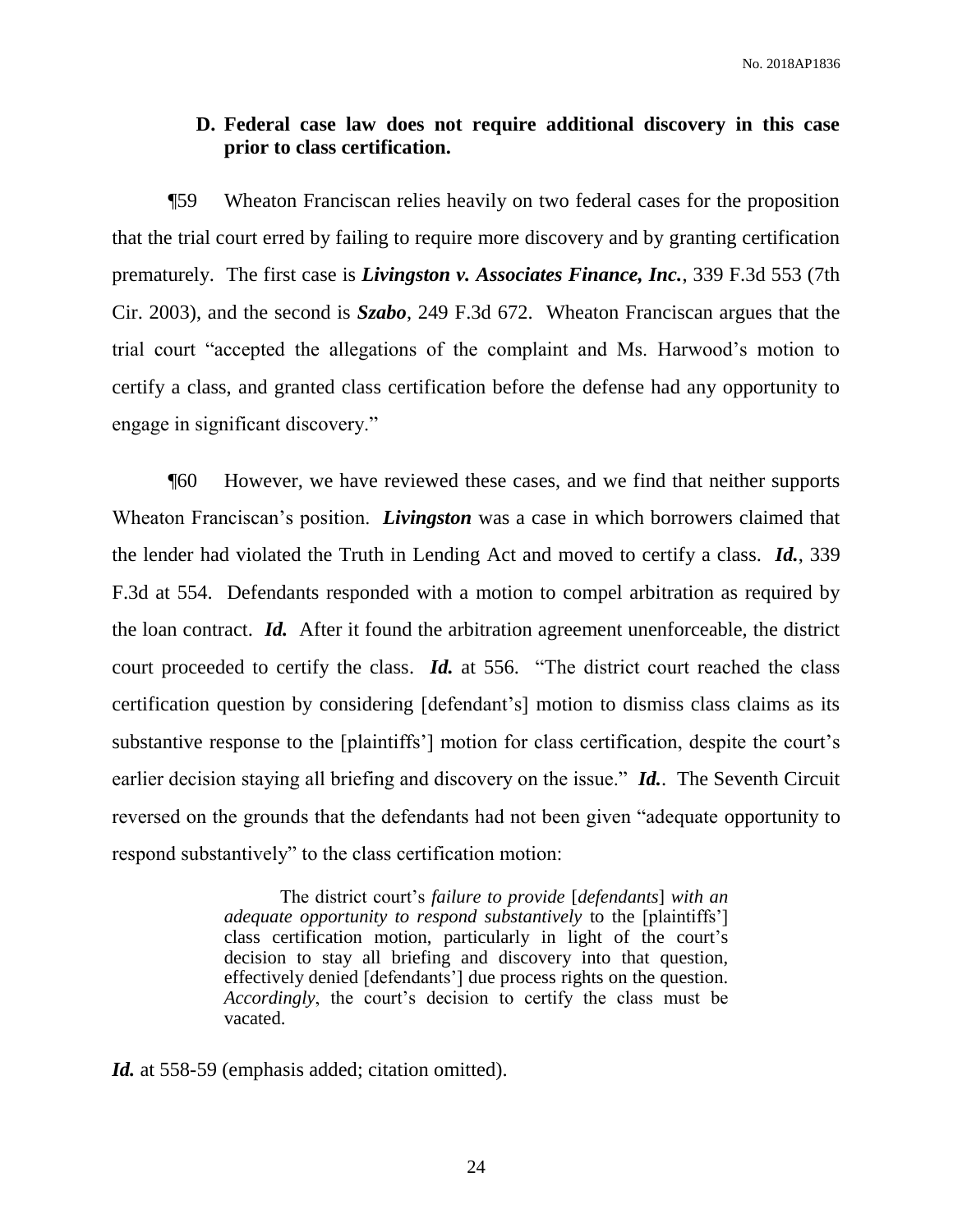¶61 *Livingston* thus stands for a much narrower proposition than Wheaton Franciscan suggests. First, it is primarily concerned with the applicability of an arbitration agreement, and second, the error it was correcting was the district court's "failure to provide [defendants] with an adequate opportunity to respond substantively to the [plaintiffs'] class certification motion[.]" *See id.* There is no parallel to this case because here the defendants were given adequate opportunity to respond substantively to the class certification motion.

¶62 *Szabo* likewise fails to support the proposition that the trial court in this case erroneously exercised its discretion when it decided the motion without permitting further discovery. In *Szabo*, the district court certified a nationwide class on the basis of the complaint alone. *Id.*, 249 F.3d at 674-75. The Seventh Circuit reversed, saying that "[c]ertifying classes *on the basis of incontestable allegations in the complaint* moves the court's discretion to the plaintiff's attorneys—who may use it in ways injurious to other class members, as well as ways injurious to defendants." *Id.* at 677 (emphasis added). "Both the absent class members and defendants are entitled to the protection of independent judicial review of the plaintiff's allegations." *Id.* What happened in this case is precisely what the appellate court in *Szabo* said should happen. The trial court independently reviewed the allegations and did not base its certification ruling on the complaint alone. The plaintiff provided evidence in the form of invoices and answers to interrogatories. The trial court questioned Harwood closely about the evidence at the hearing and gave no ruling from the bench, stating that it would issue a written decision after more thought. Here, Wheaton Franciscan received "the protection of independent judicial review of the plaintiff's allegations." *See id.*

¶63 Though each of these federal appellate opinions reverses a district court's too-hasty ruling, the facts in those cases are distinguishable from what happened in the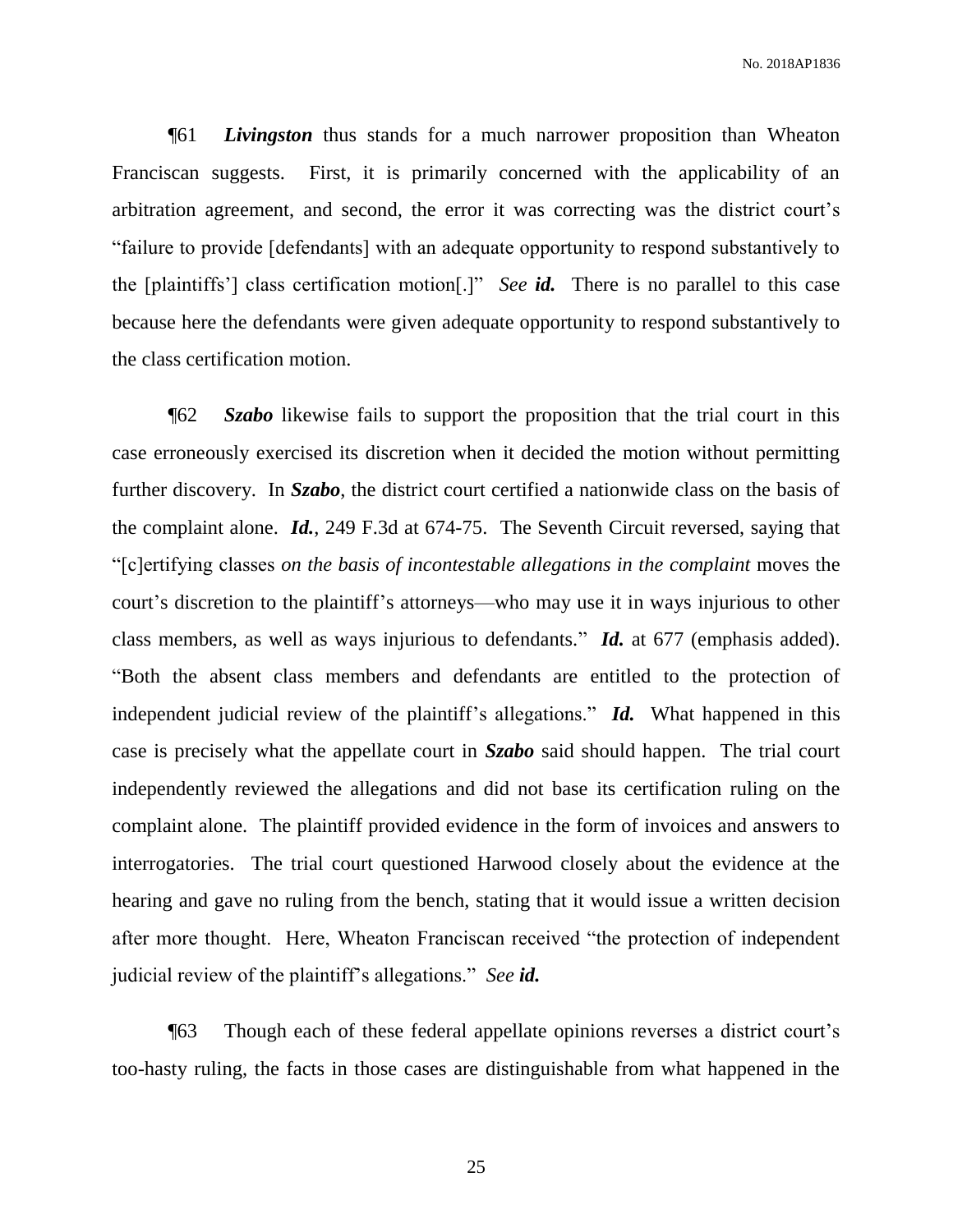trial court in this case. Neither shows that it was error for the trial court to proceed to a decision on the evidence presented by the parties.

¶64 While it put forth the heightened ascertainability requirements in language from Third Circuit opinions,<sup>9</sup> Wheaton Franciscan's sur-reply brief also cited a Seventh Circuit case, *Mullins*, 795 F.3d at 657 and a 2014 district court case from the Eastern District of Wisconsin. The citation did not advise the trial court that in *Mullins*, the Seventh Circuit rejected the "heightened ascertainability" requirement adopted by the Third Circuit with eleven pages of analysis, *see id.* at 661-672. The *Mullins* court said, "Nothing in [Federal Rule of Civil Procedure] 23 mentions or implies it, and we are not persuaded by the policy concerns identified by other courts." *Id.* at 672. We agree with the *Mullins* court that nothing in Federal Rule of Civil Procedure 23 imposes the heightened requirement imposed by the Third Circuit in *Marcus*, 687 F.3d 583, and we conclude that Harwood has established ascertainability to the degree required.

¶65 We note in addition that the record reflects that when Wheaton Franciscan was asked to "[a]dmit that since July 1, 2011, [it] charged at least 100 persons authorized in writing by the patient a certification, processing, basic or retrieval fee to obtain the patient's medical records," two of the Wheaton Franciscan entities responded: "this defendant cannot reasonably ascertain as to whether or not this request is true[.]" Wheaton Franciscan has access to its own billing records. After having an opportunity for discovery, Wheaton Franciscan is not now entitled to delay the class certification on the grounds that further discovery is needed because it has already asserted that it could

<sup>9</sup> For example, *Marcus v. BMW of North America, LLC*, 687 F.3d 583, 593 (3rd Cir. 2012).